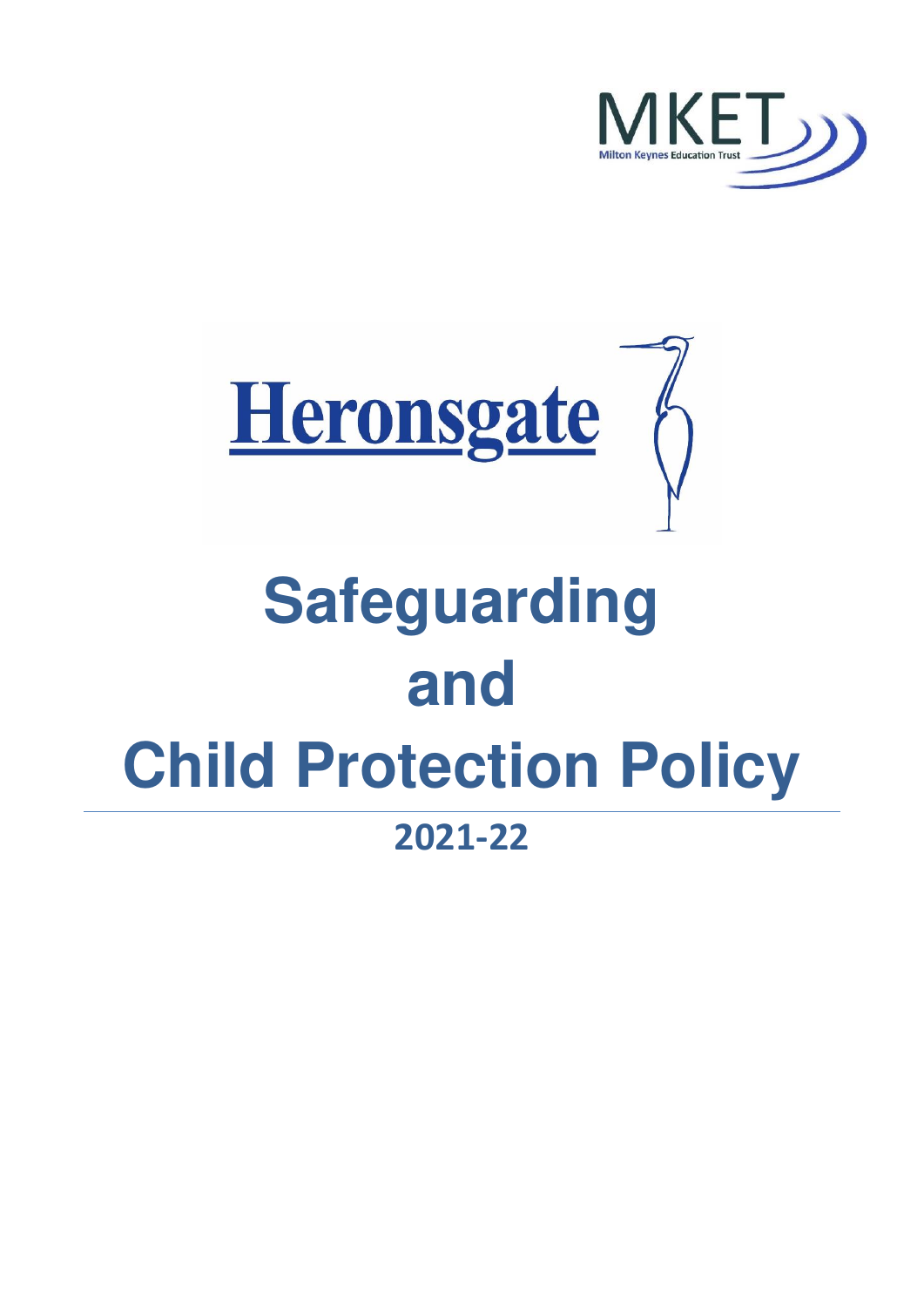| Document Control Sheet |                                          |
|------------------------|------------------------------------------|
| Title                  | Safeguarding and Child Protection Policy |
| Revision               | Version 6.0                              |
| Status                 |                                          |
| <b>Control Date</b>    | 13.08.2021                               |

| <b>Revision</b> | <b>Status</b>          | <b>Date</b> | <b>Author</b>   | <b>Comments</b>                                                                                                                                                                                                                                                                                                                                                                                                                            |  |
|-----------------|------------------------|-------------|-----------------|--------------------------------------------------------------------------------------------------------------------------------------------------------------------------------------------------------------------------------------------------------------------------------------------------------------------------------------------------------------------------------------------------------------------------------------------|--|
| 1.0             | Approved               | 01 09 15    | AEP             |                                                                                                                                                                                                                                                                                                                                                                                                                                            |  |
| 2.0             | Draft                  | 24 09 16    | AEP             | Updated in line with Keeping Children Safe in Education                                                                                                                                                                                                                                                                                                                                                                                    |  |
| 2.1             | <b>Draft</b>           | 14 10 16    | AEP             | Updated in line with finalised Keeping Children Safe in<br><b>Education</b>                                                                                                                                                                                                                                                                                                                                                                |  |
| 2.2             | Approved               | 15 12 16    | AEP             | Minor changes following consultation with colleagues                                                                                                                                                                                                                                                                                                                                                                                       |  |
| 2.3             | Approved               | 01 09 17    | JEdwards        | Updates to Key Contacts and minor corrections                                                                                                                                                                                                                                                                                                                                                                                              |  |
| 3.0             | Amendments<br>approved | 01 09 18    | <b>JEdwards</b> | Updated in line with Keeping Children Safe in<br><b>Education</b> September 2018                                                                                                                                                                                                                                                                                                                                                           |  |
| 4.0             | Approved               | 05 09 19    | JEdwards        | Updated in line with Keeping Children Safe in Education<br>2019                                                                                                                                                                                                                                                                                                                                                                            |  |
| 5.0             | Approved               | 12 10 20    | JEdwards        | Updated in line with Keeping Children Safe in Education<br>2020                                                                                                                                                                                                                                                                                                                                                                            |  |
| 6.0             | Approved               | 01.09.2021  | JEdwards        | Updated in line with Keeping Children Safe in Education<br>2021                                                                                                                                                                                                                                                                                                                                                                            |  |
| 7.0             | <b>Draft</b>           | 24.10.2021  | JEdwards        | Updated:<br>Correct version of legislation and guidance referenced<br>Reference to safeguarding and remote learning<br>$\bullet$<br>Addition of procedure for non-recent (historic) concerns<br>$\bullet$<br>Addition of a flowchart referring to child in need and early<br>٠<br>help<br>Reference to retention of child protection records<br>$\bullet$<br>Reference to retention of staff records regarding<br>$\bullet$<br>allegations |  |
| 8.0             | Approved               | 15.03.2022  | JEdwards        | Changes approved by LGB                                                                                                                                                                                                                                                                                                                                                                                                                    |  |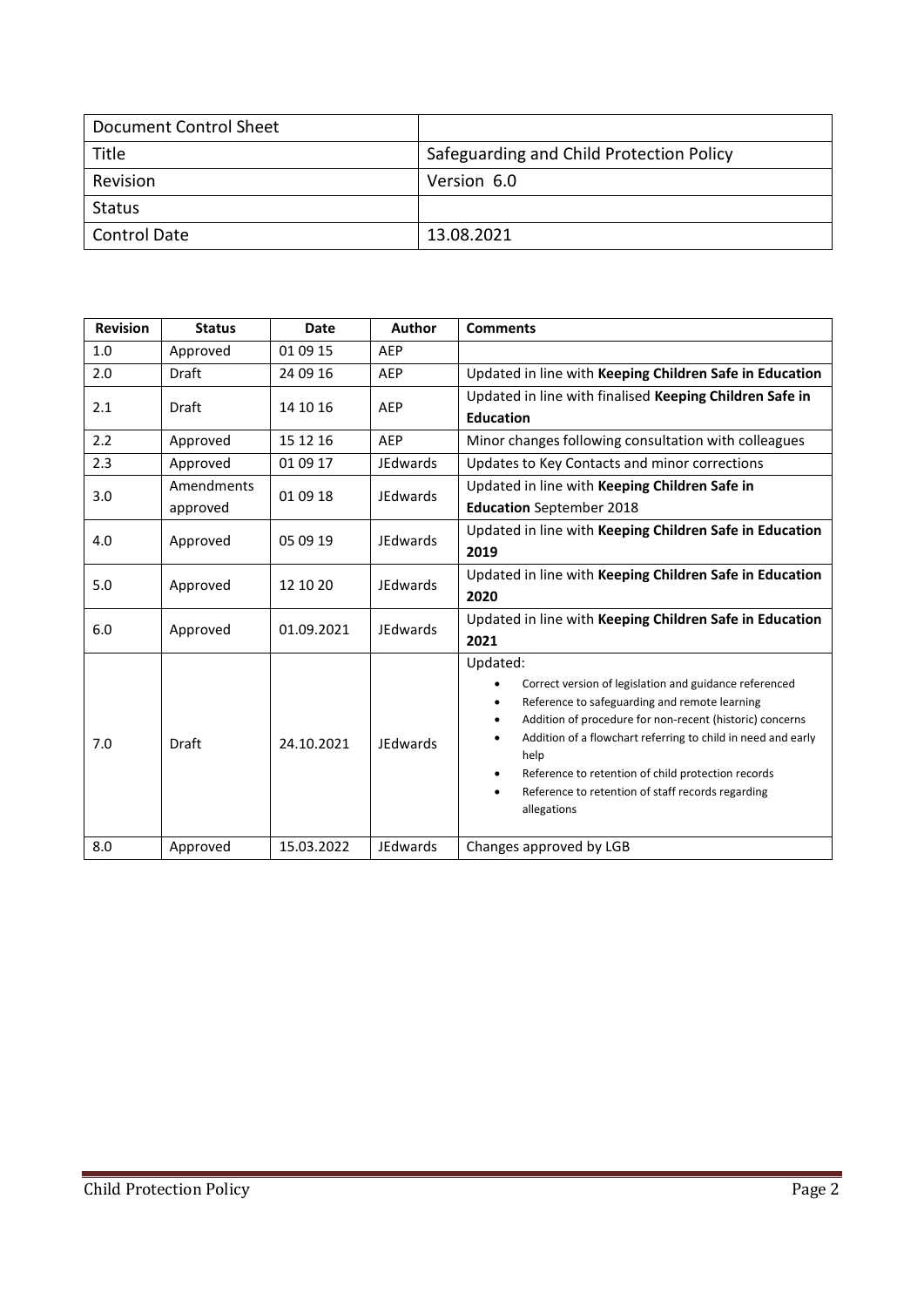# **Contents**

| 1.  |  |  |  |  |
|-----|--|--|--|--|
| 2.  |  |  |  |  |
| 3.  |  |  |  |  |
| 4.  |  |  |  |  |
| 5.  |  |  |  |  |
|     |  |  |  |  |
|     |  |  |  |  |
|     |  |  |  |  |
|     |  |  |  |  |
|     |  |  |  |  |
| 6.  |  |  |  |  |
| 7.  |  |  |  |  |
| 8.  |  |  |  |  |
|     |  |  |  |  |
|     |  |  |  |  |
|     |  |  |  |  |
| 9.  |  |  |  |  |
|     |  |  |  |  |
|     |  |  |  |  |
| 10. |  |  |  |  |
|     |  |  |  |  |
|     |  |  |  |  |
|     |  |  |  |  |
|     |  |  |  |  |
|     |  |  |  |  |
|     |  |  |  |  |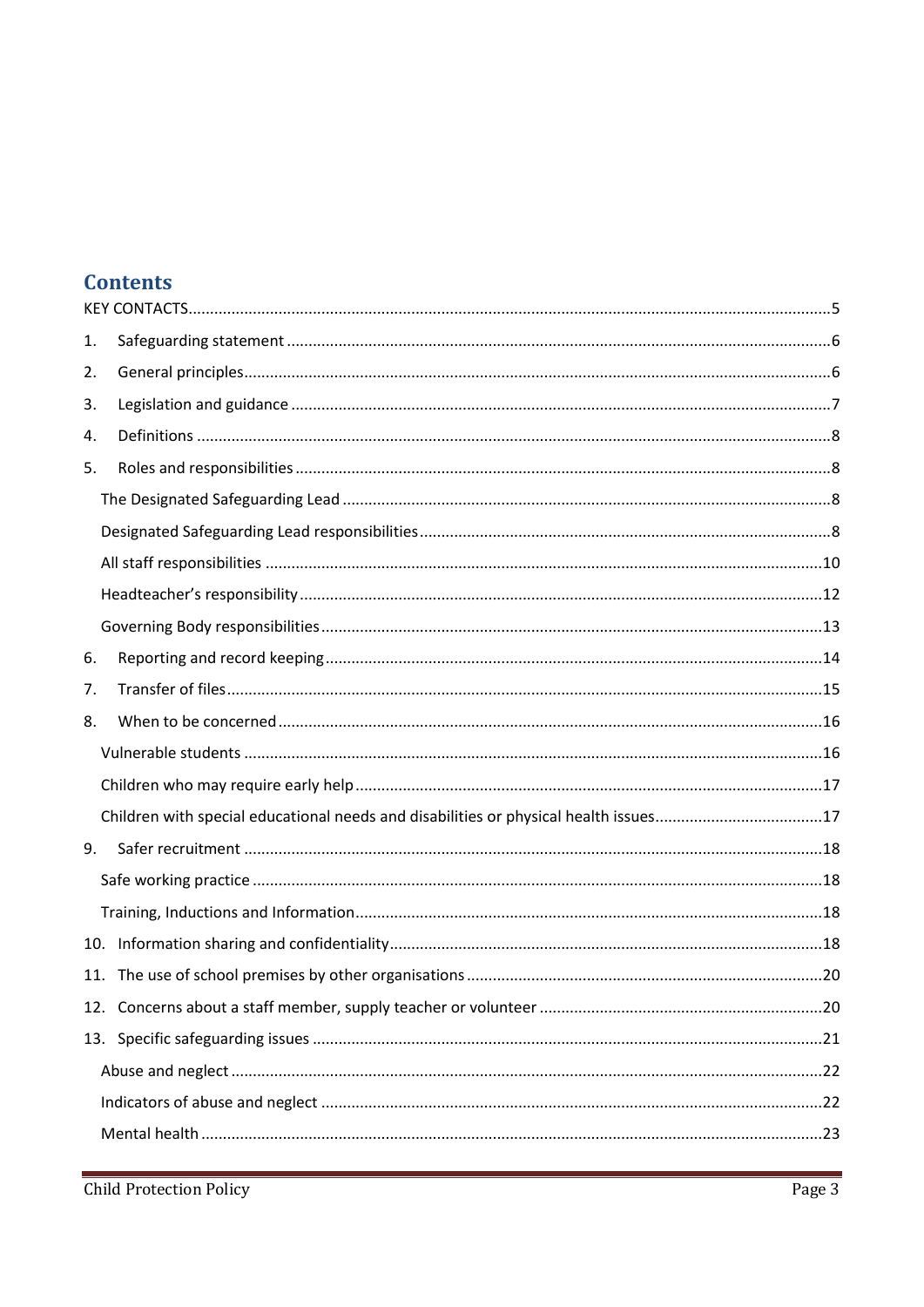| 15. |  |
|-----|--|
|     |  |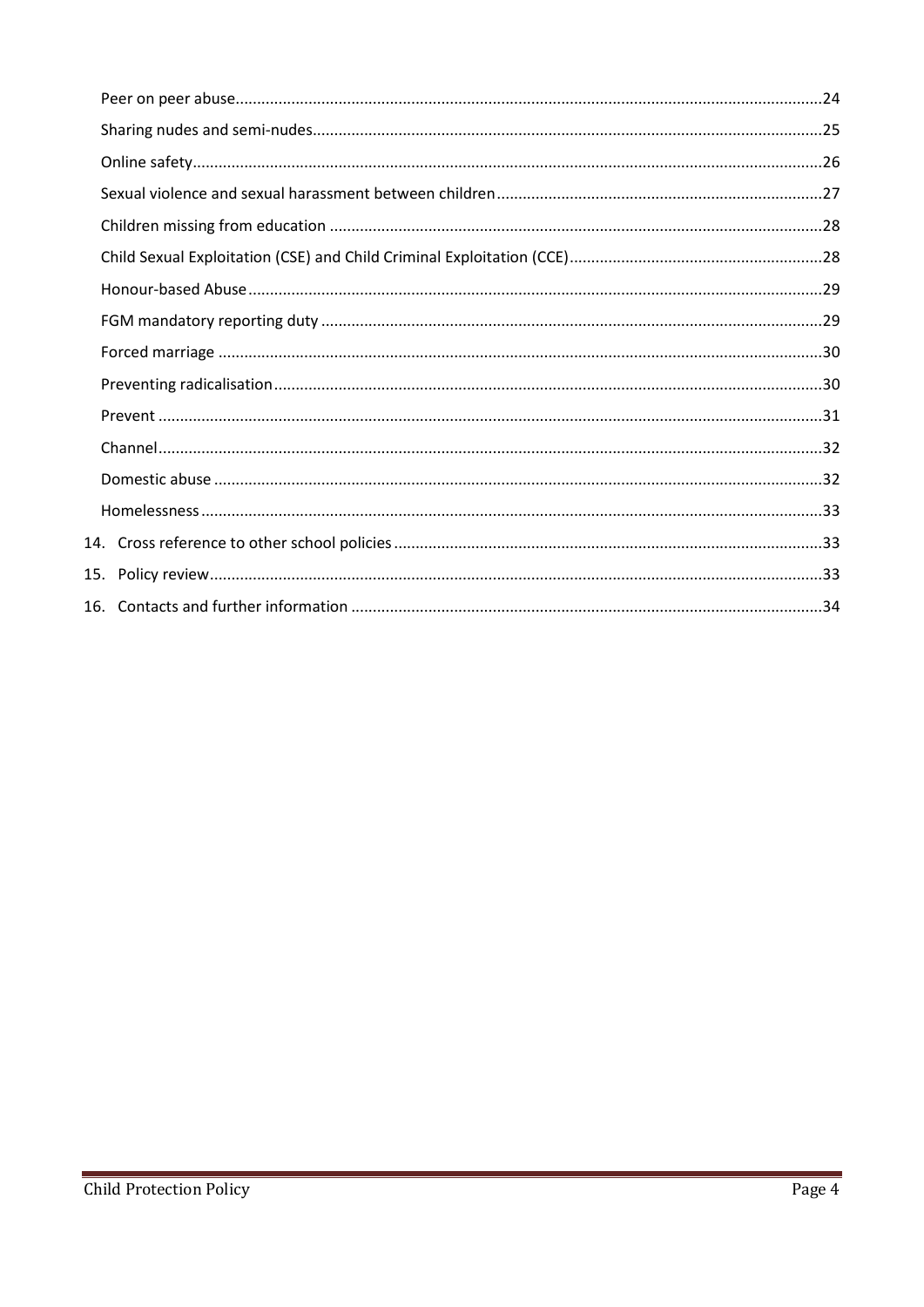# <span id="page-4-0"></span>**KEY CONTACTS**

# **Contact should be made through the school on 01908 550811**

| Headteacher                                       |                      |  |  |  |  |  |
|---------------------------------------------------|----------------------|--|--|--|--|--|
| Jane Edwards                                      |                      |  |  |  |  |  |
| <b>Designated Safeguarding Lead (DSL)</b>         |                      |  |  |  |  |  |
| Jane Edwards                                      |                      |  |  |  |  |  |
| <b>Deputy Designated Safeguarding Lead (DDSL)</b> |                      |  |  |  |  |  |
| Caron Gardner-Potter - Deputy Head                |                      |  |  |  |  |  |
|                                                   |                      |  |  |  |  |  |
| <b>DDSL</b>                                       | Nicola Roncone       |  |  |  |  |  |
| <b>LAC/Previously LAC</b>                         | Jane Edwards         |  |  |  |  |  |
| <b>Prevent Lead</b>                               | Jane Edwards         |  |  |  |  |  |
| <b>Online Safety Lead</b>                         | Jane Edwards         |  |  |  |  |  |
| <b>Mental Health Lead</b>                         | Caron Gardner-Potter |  |  |  |  |  |
| <b>Chair of Governors</b>                         | <b>Kevin Gowans</b>  |  |  |  |  |  |
| <b>Safeguarding Governor</b>                      | Penny Dent           |  |  |  |  |  |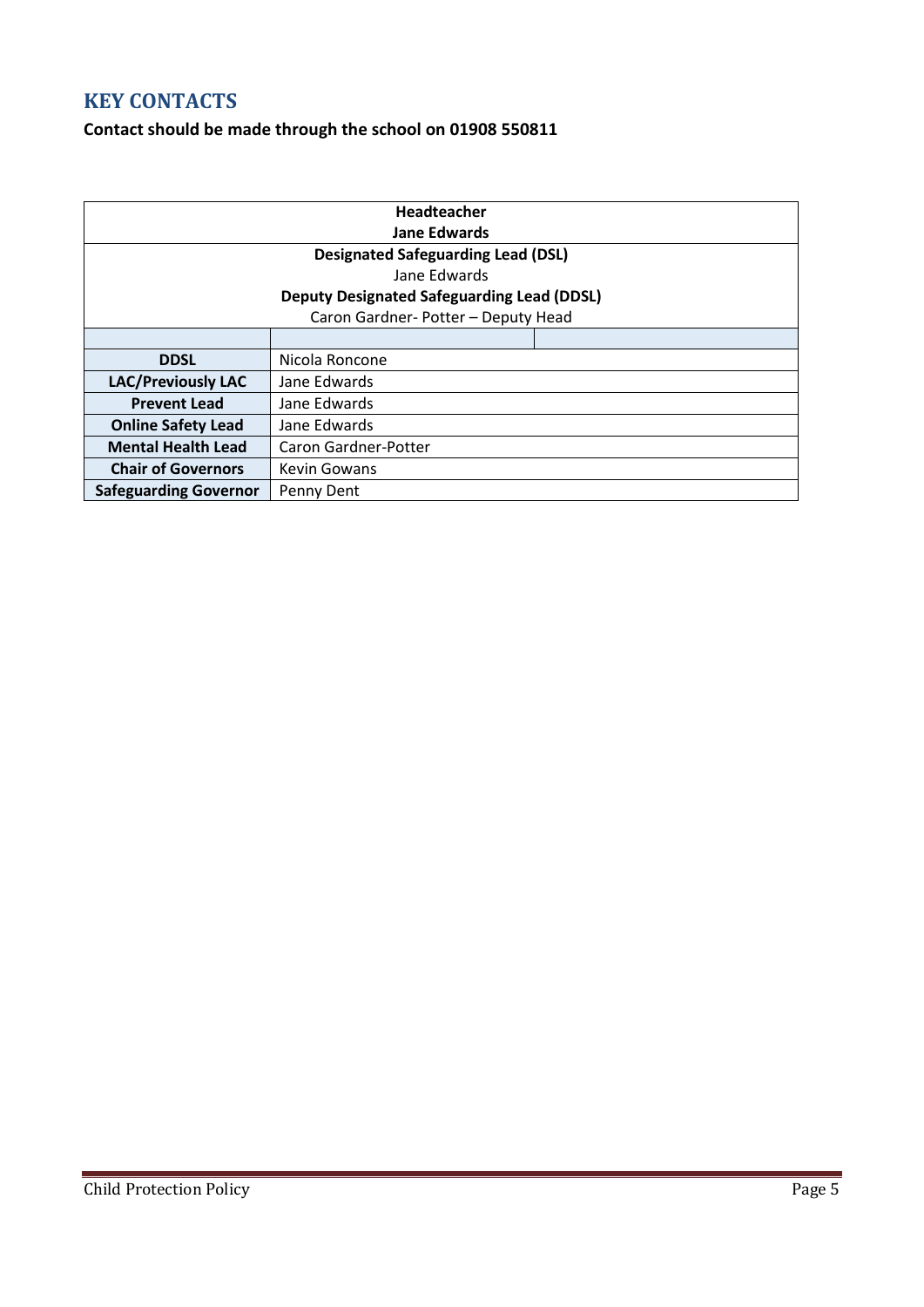# <span id="page-5-0"></span>**1. Safeguarding statement**

Safeguarding is everybody's business. Heronsgate is committed to ensuring that all our children and young people are safe and feel safe; that children, parents and carers, and staff are able to talk about any safeguarding concerns and feel assured that they will be listened to; and that all staff and volunteers are aware of and implement safeguarding procedures and guidance, including what to do if they suspect a child or young person may be experiencing, or at risk of, harm. We expect everyone who works in our school to share this commitment.

**This policy applies to all adults, including volunteers, working in or on behalf of Heronsgate.** 

# <span id="page-5-1"></span>**2. General principles**

Nothing is more important than children's welfare. Children (defined as anyone who has not yet reached their eighteenth birthday) who need help and protection deserve high quality and effective support as soon as a need is identified. (Working Together to Safeguard Children, 2018).

At Heronsgate students are taught about safeguarding, including online, through various teaching and learning opportunities, as part of providing a broad and balanced curriculum. Children are taught to recognise when they are at risk and how to get help when they need it. Safeguarding is taught through the RSE/PSHEE curriculum, Jigsaw. For example, children are taught how to keep relationships safe and how to safeguard themselves, who to speak to if they have a concern or worry. There are four main aims of teaching RSE referred to in the curriculum:

- To enable children to understand and respect their bodies
- To help children develop positive and healthy relationships appropriate to their age and development
- To support children to have positive self-esteem and body image
- To empower them to be safe and safeguarded.

The teaching of safeguarding is also referred to in the PSHE policy.

[Https://www.heronsgate.org.uk/wp-content/uploads/2020/11/PSHE-policy-Sept-2020.pdf](https://www.heronsgate.org.uk/wp-content/uploads/2020/11/PSHE-policy-Sept-2020.pdf)

#### Safeguarding & Remote Learning:

With the increased use of digital technologies that comes with remote learning, safeguarding implications are carefully considered. The school's remote learning policy.

[https://www.heronsgate.org.uk/wp-content/uploads/2020/11/Heronsgate-Remote-Learning-Policy-](https://www.heronsgate.org.uk/wp-content/uploads/2020/11/Heronsgate-Remote-Learning-Policy-Reviewed-and-updated-5th-January-2021.pdf)[Reviewed-and-updated-5th-January-2021.pdf](https://www.heronsgate.org.uk/wp-content/uploads/2020/11/Heronsgate-Remote-Learning-Policy-Reviewed-and-updated-5th-January-2021.pdf) 

Parents are advised to report online safety to the school's Online Safety Lead - Jane Edwards on the school's e-mail address [Heronsgate@mket.org.uk](mailto:Heronsgate@mket.org.uk)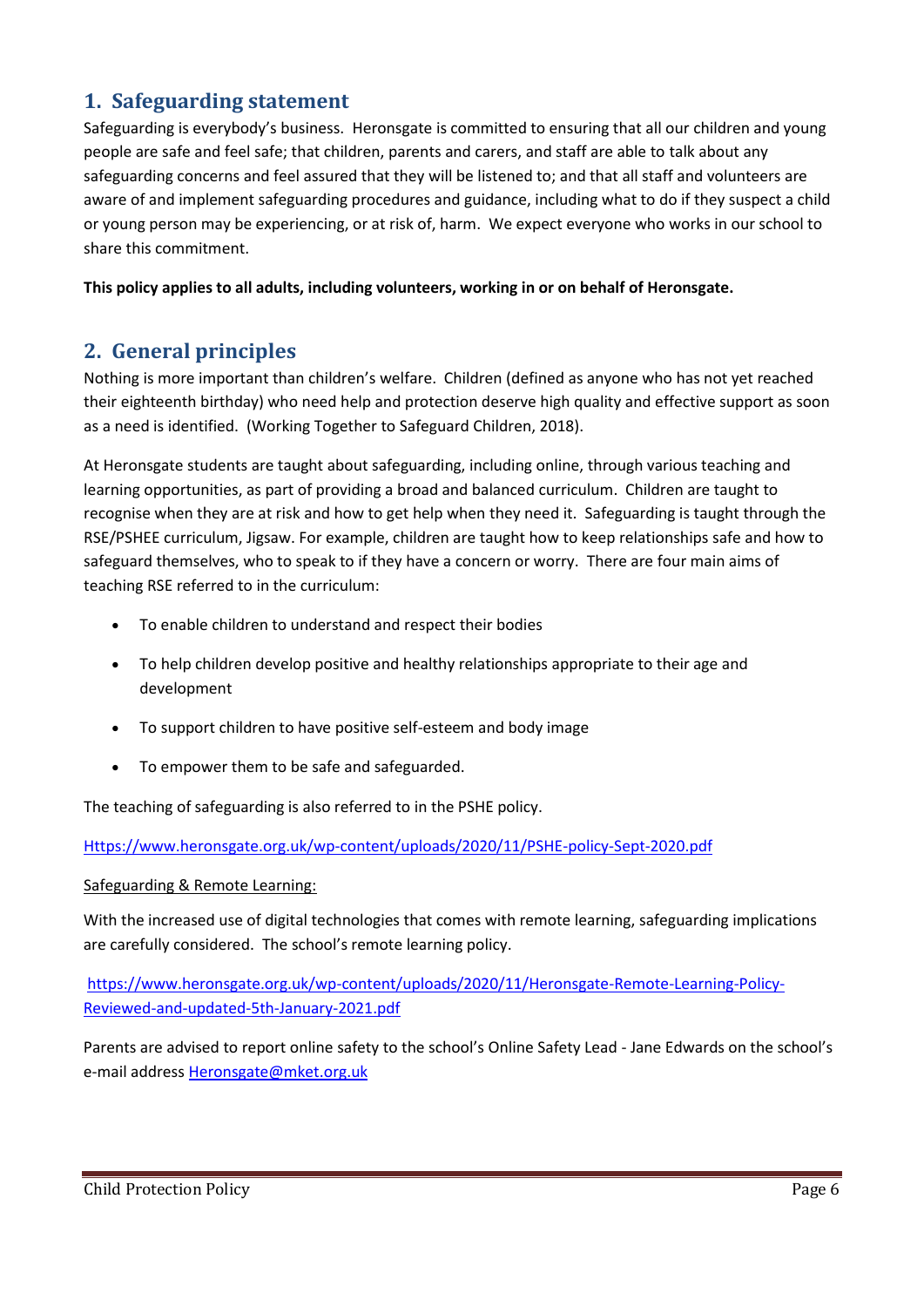Schools and all school staff are an important part of the wider safeguarding system for children. Safeguarding and promoting the welfare of children is everyone's responsibility and everyone who comes into contact with children and their families has a role to play. In order to fulfil this effectively, all professionals should make sure their approach is child centred. This means they should consider, at all times, what is in the best interests of the child.

Heronsgate will ensure that there are appropriate systems in place for seeking and taking into account the child's wishes and feelings when making decisions, taking action and deciding what services to provide to protect individual children. Staff (and other adults working for or on behalf of the school) will receive appropriate child protection and safeguarding training to ensure they are aware of their roles in the early recognition of abuse or neglect and the appropriate procedures to follow. In addition, all staff will receive safeguarding and child protection updates (via email, bulletins and staff meetings) as required, but at least annually, to provide them with relevant skills and knowledge to safeguard children effectively. We will ensure that arrangements are in place to safeguard and promote the welfare of children and young people, regardless of any barriers they may face, by:

- Ensuring that the welfare of the child is paramount
- Ensuring that all children, regardless of age, gender, ability, culture, race, language, religion or sexual identity, have equal rights to protection
- Establishing a safe environment in which children can learn and develop, where they feel secure and are encouraged to talk and are listened to
- Providing children and young people with opportunities to discuss issues and report problems affecting their safety and welfare
- Safeguarding their welfare, particularly those children and young people who are most disadvantaged and vulnerable (including children who have SEND or certain health conditions, EAL, are Young Carers, are known to be living in difficult situations, are at risk of FGM, exploitation or radicalisation, are risk due to their own or a family member's mental health needs)
- Including opportunities in the curriculum for children to develop the skills they need to recognise and stay safe from abuse
- Ensuring safe recruitment practices
- Ensuring robust procedures for recognition and referral where there are welfare or child protection concerns
- Raising awareness amongst staff of child protection issues and ensuring staff are equipped to deal with concerns and keep children safe
- Monitoring and supporting children and young people who are in care, previously in care, subject to child protection plans or have a social worker, and contributing to the implementation of their plan
- Promoting partnership working with parents and professionals

# <span id="page-6-0"></span>**3. Legislation and guidance**

This policy is based on the Department for Education's statutory guidance Keeping Children Safe in [Education \(2021\)](https://assets.publishing.service.gov.uk/government/uploads/system/uploads/attachment_data/file/1007260/Keeping_children_safe_in_education_2021.pdf) and [Working Together to Safeguard Children \(2018\),](https://www.gov.uk/government/publications/working-together-to-safeguard-children--2) Children's Act 1989 and Prevent Duty 2015. We comply with this guidance and the arrangements agreed and published by Milton Keynes Safeguarding Children Partnership (MKSCP), part of MK Togethe[r MK Together policy and procedures](http://www.mkscb.org/policy-procedures/)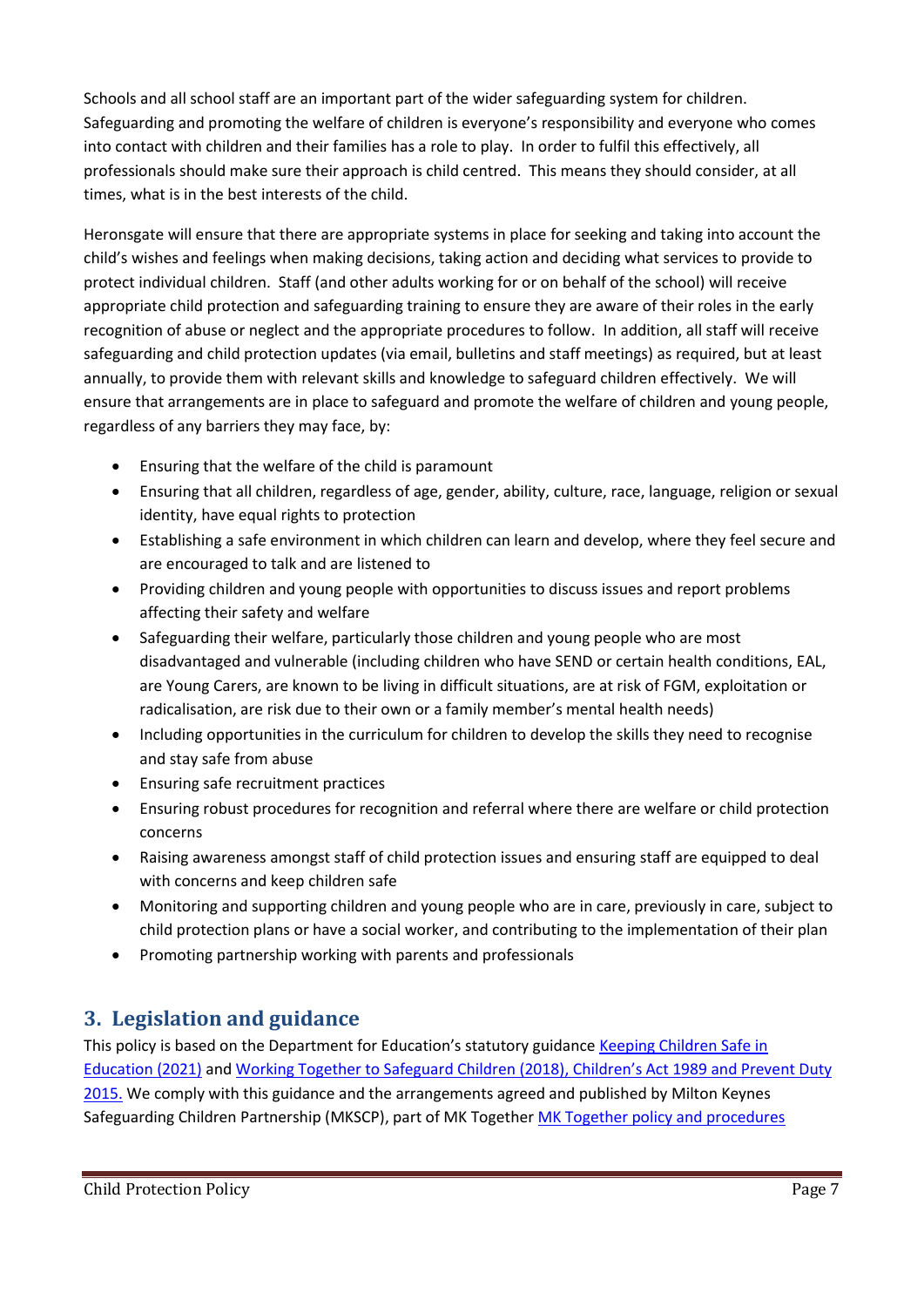All staff will, as a minimum, read part 1 and Annex A of Keeping Children Safe in Education (2021) which summarises the full document, and be able to demonstrate that they have understood the contents.

The following three safeguarding partners are identified in Keeping Children Safe in Education; they will make arrangements to work together to safeguard and promote the welfare of local children, including identifying and responding to their needs:

- The local authority (LA)
- A clinical commissioning group for an area within the LA
- The chief officer of police for a police area in the LA area

# <span id="page-7-0"></span>**4. Definitions**

**Safeguarding:** Safeguarding and promoting the welfare of children is defined in Keeping Children Safe in Education as:

- Protecting children from maltreatment
- Preventing the impairment of the health or development of children's mental and physical health or development
- Ensuring that they grow up in circumstances consistent with the provision of safe and effective care
- Taking action to enable all children to have the best outcomes

**Child Protection:** Child Protection is the aspect of safeguarding that focuses on the processes undertaken to protect children who have been identified as suffering, or being at risk of suffering significant harm.

# <span id="page-7-1"></span>**5. Roles and responsibilities**

All adults working with or on behalf of children have a responsibility to protect them. There are, however, key people within schools and the Local Authority who have specific responsibilities under child protection procedures.

# <span id="page-7-2"></span>**The Designated Safeguarding Lead**

The responsibilities of the Designated Safeguarding Lead are defined in a job description that is in line with Keeping Children Safe in Education (2021).

The Designated Safeguarding Lead has the status and authority within the school to carry out the duties of the post including committing resources and, where appropriate, supporting and directing other staff.

During term time, the Designated Safeguarding Lead and/or a Deputy Designated Safeguarding Lead will be available during school hours for staff and parents in the school to discuss any safeguarding concerns.

Details of contact names and arrangements for out of hours/out of term activities are provided to Children's Social Care.

# <span id="page-7-3"></span>**Designated Safeguarding Lead responsibilities**

Full details of the Designated Safeguarding Lead's responsibilities can be found in Keeping Children Safe in Education (2021). In summary, responsibilities include: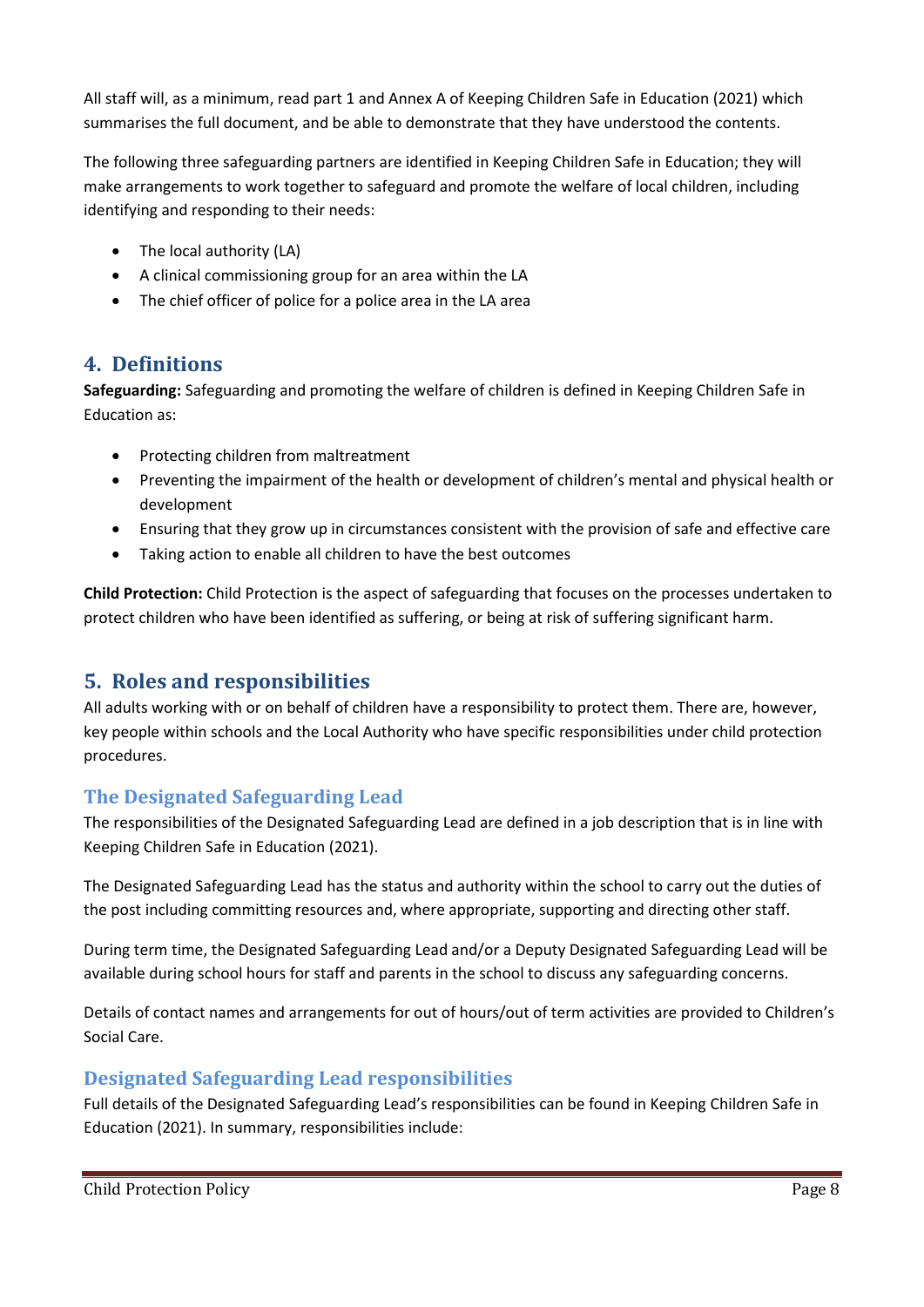- Ensuring that child protection procedures are followed within the school and to make appropriate, timely referrals to the Milton Keynes Multi-Agency Safeguarding Hub (MASH) in accordance with the Milton Keynes Safeguarding Board's multi-agency safeguarding procedures
- Ensuring that all staff employed within the school, including temporary staff and volunteers, are aware of the school's internal procedures in addition to the government guidance Keeping Children Safe in Education (2021); to advise other staff; and to offer support to those requiring this
- Undertaking specialist child protection training, updated at a minimum of every two years
- Linking with the Milton Keynes Safeguarding Children Partnership [\(MK Together\)](https://www.mktogether.co.uk/) and ensure that all staff are aware of relevant training opportunities, as well as updates in local policies on safeguarding
- Ensuring a statement is published that informs parents and carers about the school's duties and responsibilities under child protection procedures. The school must publish its child protection policy online on the school website and make copies available to parents on request

In detail the Designated Safeguarding Lead is responsible for:

#### **Managing referrals and cases**

- Ensuring referrals of all cases of suspected abuse or neglect to the Milton Keynes Multi-Agency Safeguarding Hub (MASH), Police (cases where a crime may have been committed) and to the Channel programme where there is a radicalisation concern
- Referring cases where a person is dismissed or left due to risk/harm to a child to the Disclosure and Barring Service as required
- Keeping an up to date list of Children Looked After (CLA) and ensuring information is shared with appropriate staff

#### **Work with others**

- Act as a point of contact with the three safeguarding partners
- Liaison with the Headteacher to provide information on ongoing enquiries under section 47 of the Children Act 1989 and police investigations
- Liaison with "case managers" and the LADO on cases which concern a staff member
- Liaison with staff (particularly pastoral support staff, school nurses, IT Technicians, and SENCOs) on matters of safety and safeguarding and whether to make a referral
- Act as a source of support, advice and expertise for all staff

#### **Training**

The Designated Safeguarding Leads will undertake specialist safeguarding and child protection training which will be updated at least every two years. All new staff are required to attend a safeguarding induction session with the Designated Safeguarding Lead. All staff will receive regular safeguarding training throughout the academic year on current issues such as female genital mutilation (FGM), Prevent, Child Sexual or Criminal exploitation (CSE/CCE), online safety, signs and types of abuse, substance abuse, mental health – this list is not exhaustive. The DSL will use weekly updates from Andrew Hall Safeguarding and NSPCC to keep staff informed of current safeguarding issues, policy changes and resources to maintain a culture of vigilance around safeguarding and early help.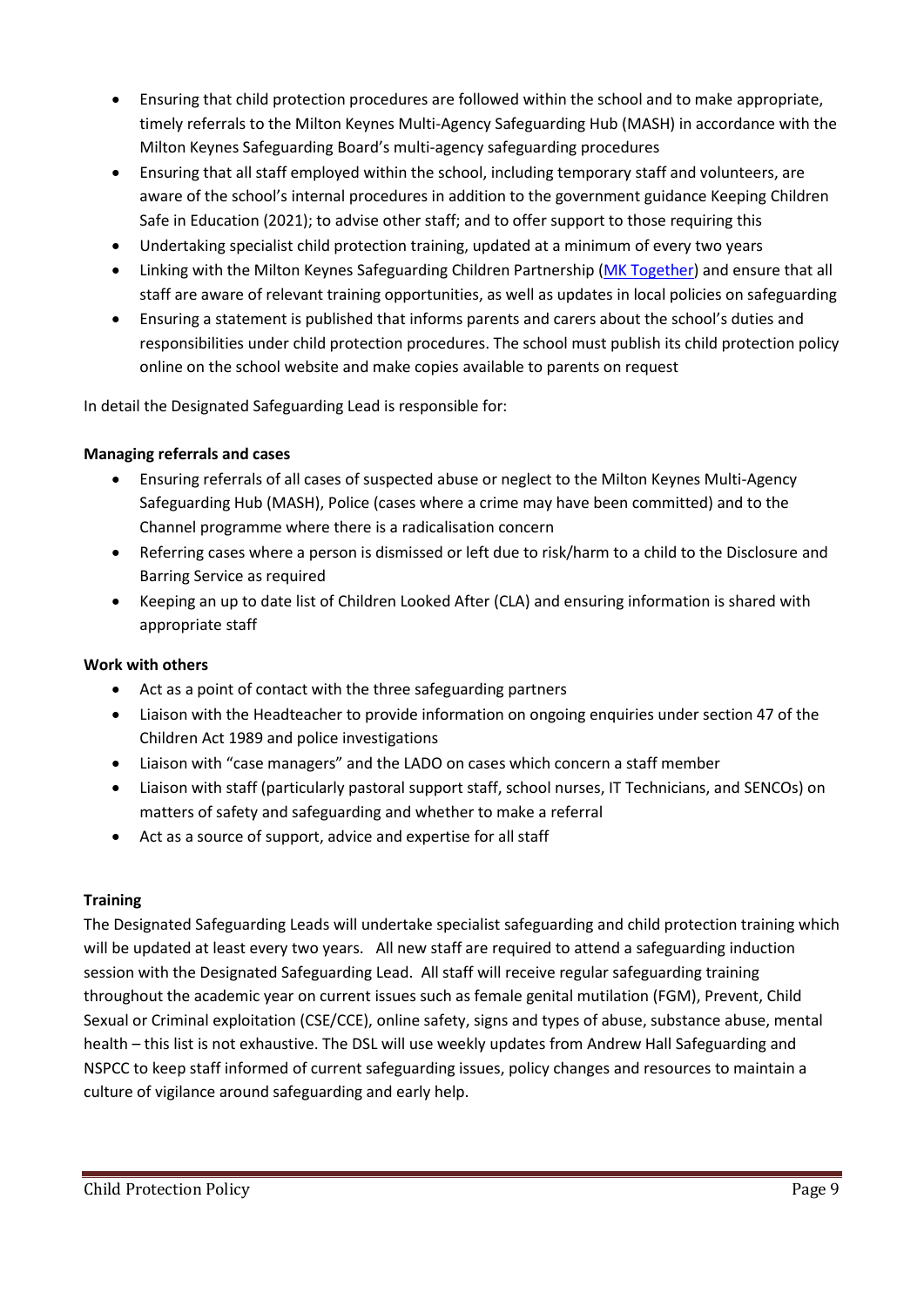Staff on contracts to companies supplying contracted services, for example catering and cleaning staff, will receive basic safeguarding training from the DSL in the school to complement that supplied by their employer.

#### **Raising Awareness**

The Designated Safeguarding Lead needs to:

- Ensure the school's child protection policies and procedures are known, understood and used appropriately
- Ensure the school's safeguarding and child protection policy is reviewed annually as a minimum and the procedures and implementation are updated and reviewed regularly, working with the school's governing board regarding this
- Ensure that the school's safeguarding and child protection policy is publicly available and that parents are aware that referrals concerning suspected abuse or neglect may be made and what role the school plays in this
- Link with Milton Keynes Safeguarding Children Partnership (MK Together) to make sure staff are aware of training opportunities and the latest local policies on safeguarding

## <span id="page-9-0"></span>**All staff responsibilities**

- Induction training: all staff members, including the Headteacher (if they are not a designated lead) will receive a mandatory induction to familiarise themselves with:
	- o Relevant policies and procedures, including the child protection policy, the behaviour policy and staff code of conduct
	- o Keeping Children Safe in Education Part 1 and Annex A of [Keeping Children Safe in Education](https://assets.publishing.service.gov.uk/government/uploads/system/uploads/attachment_data/file/1007260/Keeping_children_safe_in_education_2021.pdf)  [\(2021\)](https://assets.publishing.service.gov.uk/government/uploads/system/uploads/attachment_data/file/1007260/Keeping_children_safe_in_education_2021.pdf)
	- o [What to Do If You Are Concerned About a Child: Advice for Practitioners \(DfE, 2015\)](https://www.gov.uk/government/uploads/system/uploads/attachment_data/file/419604/What_to_do_if_you_re_worried_a_child_is_being_abused.pdf)
	- o Information about the signs and indicators of abuse and neglect
	- o Information regarding child sexual exploitation, child criminal exploitation, female genital mutilation and Prevent
	- o Information on what to do if they have concerns about a child or young person.
	- o The role of the Designated Safeguarding Lead and any deputies
	- o The safeguarding response to children who go missing from education Children Missing [Education 2016](https://assets.publishing.service.gov.uk/government/uploads/system/uploads/attachment_data/file/550416/Children_Missing_Education_-_statutory_guidance.pdf)
- To read and understand Part 1 and Annex A of Keeping Children Safe in Education, 2021.
- To attend child protection training, including updates on safeguarding and child protection, as required, but at least annually
- To be aware of the mandatory duty, introduced by the Serious Crime Act 2015 that requires teachers to report known cases of Female Genital Mutilation involving children under 18 to the police
- To be aware of how to raise concerns about poor or unsafe practice and potential failures in the school's safeguarding processes and what to if concerns are not addressed
- To be aware of the early help process and understand their role in it
- To be aware of the referral process to Children's Social Care and the role they might be expected to play in assessments
- To know what to do if a child tells them that he/she is being abused or neglected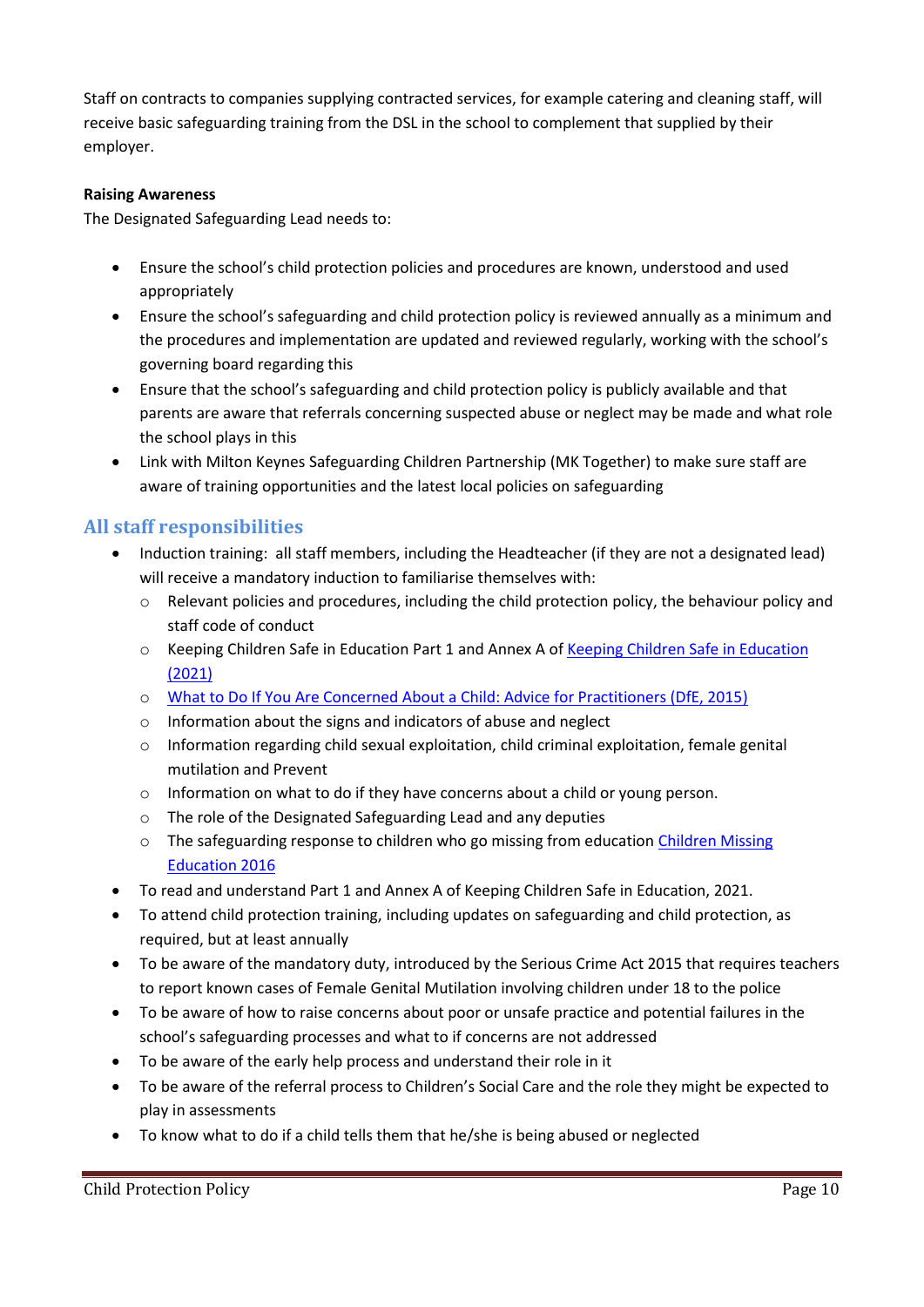If a student begins to confide any matter involving alleged abuse, or neglect, whether physical, emotional or sexual, to a member of staff, they should follow the following guidelines:

- Don't make any promises to the student
- Don't reveal your own feelings
- Stay calm and reassuring
- Explain that you cannot promise to keep what they tell you as a secret you have a duty to inform the DSL
- Do not press for details or ask leading questions
- Ask if they have told anyone else
- Assure the student that they have done the right thing
- Write a detailed account, using the student's own words, dated, timed and signed
- Inform the DSL or DDSL
- Upload the detailed account to **MyConcern** as this may be needed as evidence in court

It is important to listen to the student and not interrupt while he or she is freely recalling significant events and to make a note of all that is said, which is to be passed to the designated member of staff. Staff should also be aware that noted recordings of the discussion may need to be used in any subsequent court proceedings and may be made available to the student's parents/carers at the Child Protection conference.

#### **If a child is suffering or likely to suffer harm, or is in immediate danger**

Make a referral to children's social care and/or the police immediately if you believe a child is suffering or likely to suffer harm, or in immediate danger. **Anyone can make a referral.**

Tell the DSL as soon as possible if you make a referral directly.

You can report child abuse to the Milton Keynes Multi-Agency Support Hub (MASH) by calling 01908 525169/70 or by using this link:

<https://www.milton-keynes.gov.uk/children-young-people-families/children-s-social-care/worried-about-a-child>

The welfare of the student is paramount; therefore all situations must be treated with sensitivity. Staff must maintain an appropriate level of confidentiality. This means only involving those who need to be involved, such as the DSL or DDSL and Children's Social Care.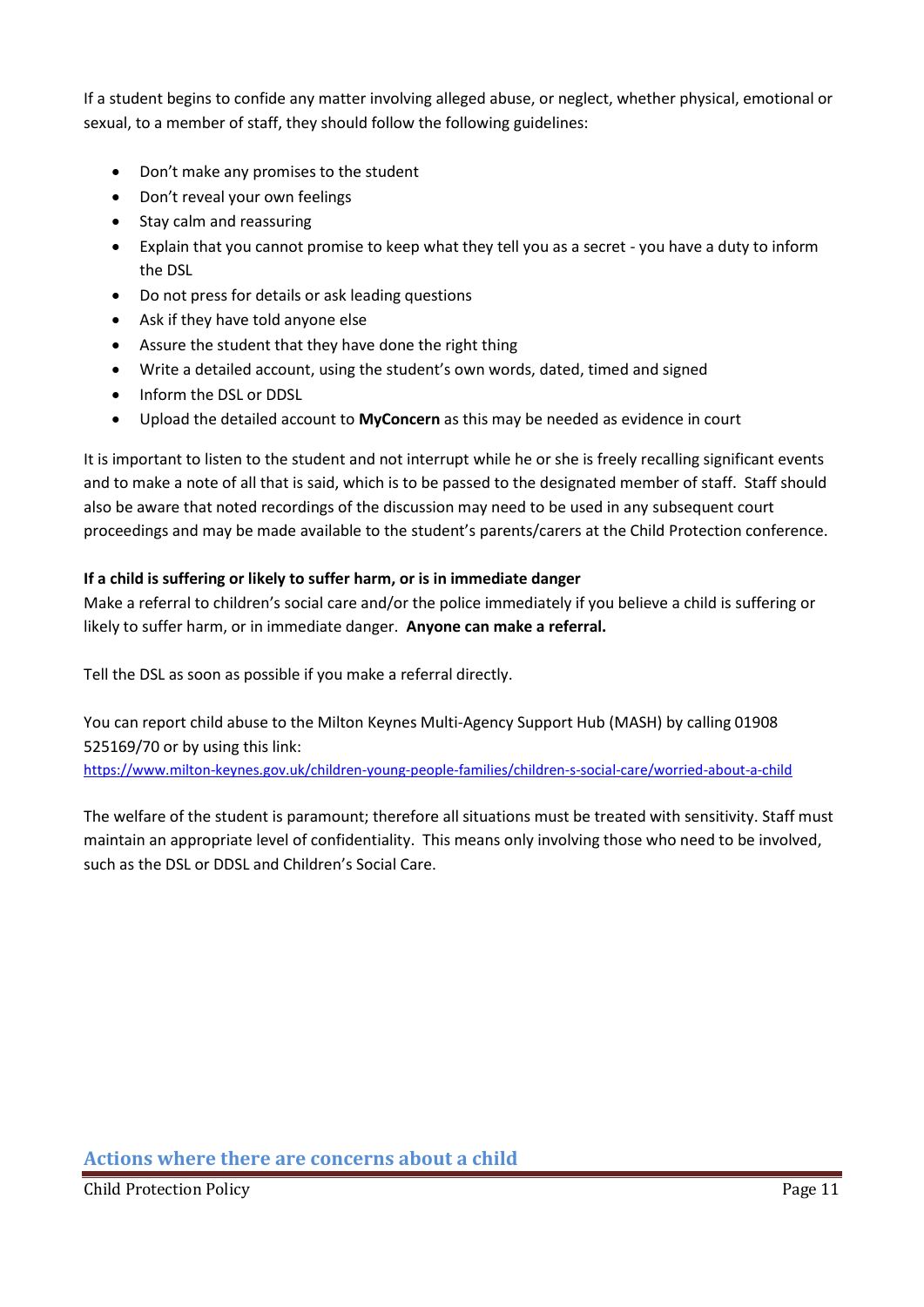

# <span id="page-11-0"></span>**Headteacher's responsibility**

The Headteacher will ensure that:

- Staff are fully aware of Heronsgate's safeguarding and child protection policies and that these policies are fully implemented
- The Designated Safeguarding Lead is given sufficient support, time and resources to carry out their responsibilities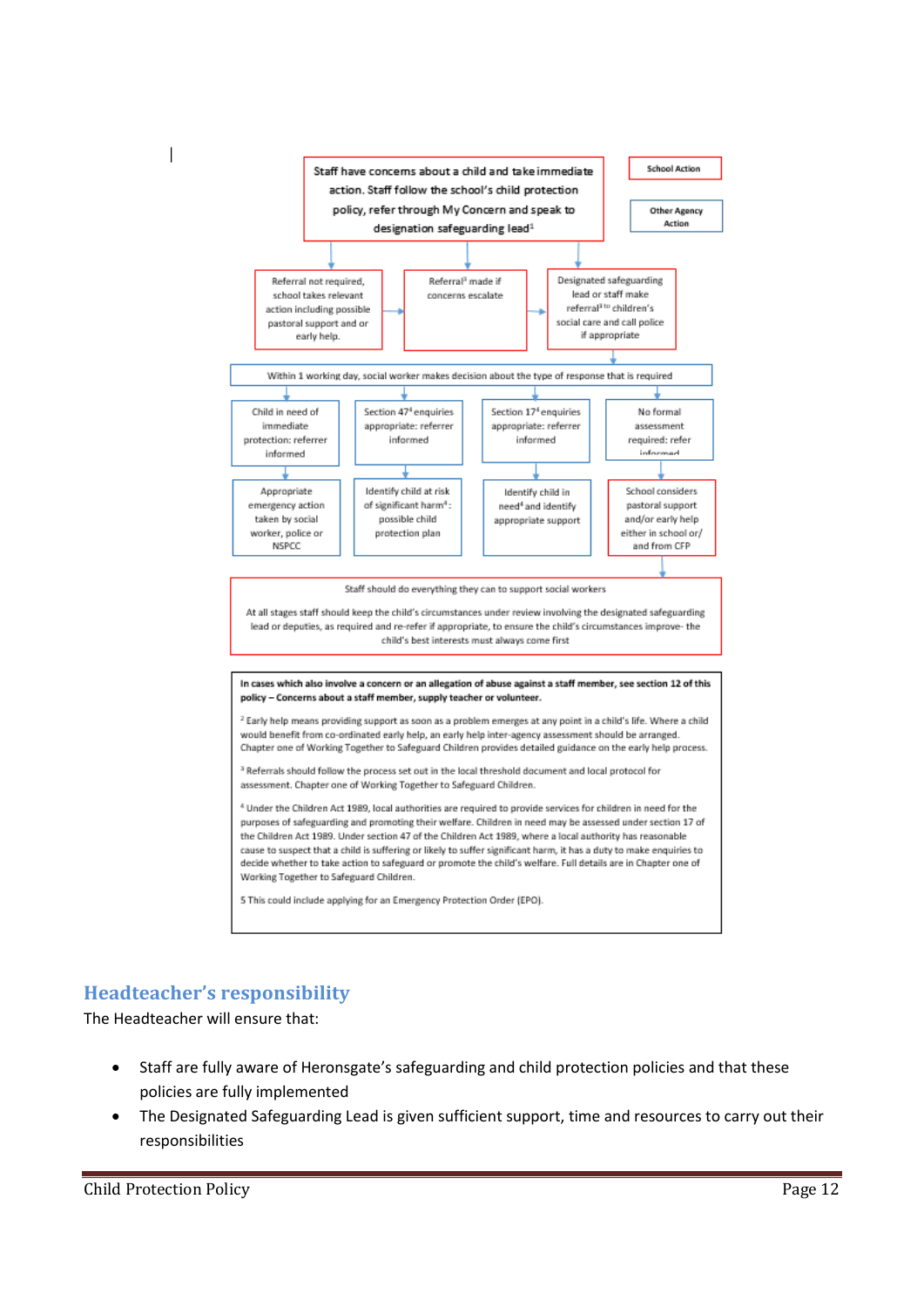- Staff are released to attend child protection conferences, professionals meetings, team around the family meetings, core group meetings and any other meetings held to discuss potential safeguarding issues concerning students at the school
- Safe recruitment practice is followed in all cases whenever recruiting to all paid or unpaid volunteer posts
- Appropriate DBS checks are completed, including section 128 provision checks for all staff involved in the management of the school which may be considered to include any teaching positions on the senior leadership team, any teaching positions that carry a department headship, any non-teaching staff who are part of the senior leadership team as well as Governors, Trustees, Directors and the Headteacher
- Referral is made to the disclosure and barring service where there are concerns that a person has caused harm or poses a future risk of harm to children and as a consequence has been dismissed or has resigned
- Heronsgate offers a safe environment for staff and students to raise concerns about poor or unsafe practice
- Appropriate action is taken whenever an allegation is made against a member of staff
- In conjunction with the Designated Safeguarding Lead, complete an annual safeguarding audit, which will be submitted electronically to the MK Together Partnership within the notified timeframe
- Audit outcomes are shared with the Governing Board and will form the basis of the school's own Annual Report to Governors which details key actions to be taken as a result of the audit - actions to be included in the school's development planning

# <span id="page-12-0"></span>**Governing Body responsibilities**

Governing Boards must ensure that they comply with their duties under legislation. They must also have regard to this guidance to ensure that the policies, procedures and training in their schools are effective and comply with the law at all times.

Additional information to support Governing Boards in carrying out their duties can be found in Keeping Children Safe in Education (2021) – Part 2

In summary responsibilities placed on Governing Boards include:

- Appointing an appropriate senior member of staff to act as the Designated Safeguarding Lead.
- Ensuring, in conjunction with the Headteacher, that the Designated Safeguarding Lead fulfils the role and upholds the school's statutory responsibilities
- Supporting inter-agency working, which includes providing a coordinated offer of early help when additional needs of children are identified
- Ensuring that an effective child protection policy and procedures are in place and that the policy and structures supporting safeguarding children are reviewed annually as a minimum, together with a staff code of conduct
- Ensuring staff are provided with Part One of Keeping Children Safe in Education (2021) and are aware of specific safeguarding issues
- Ensuring that staff induction is in place with regards to child protection and safeguarding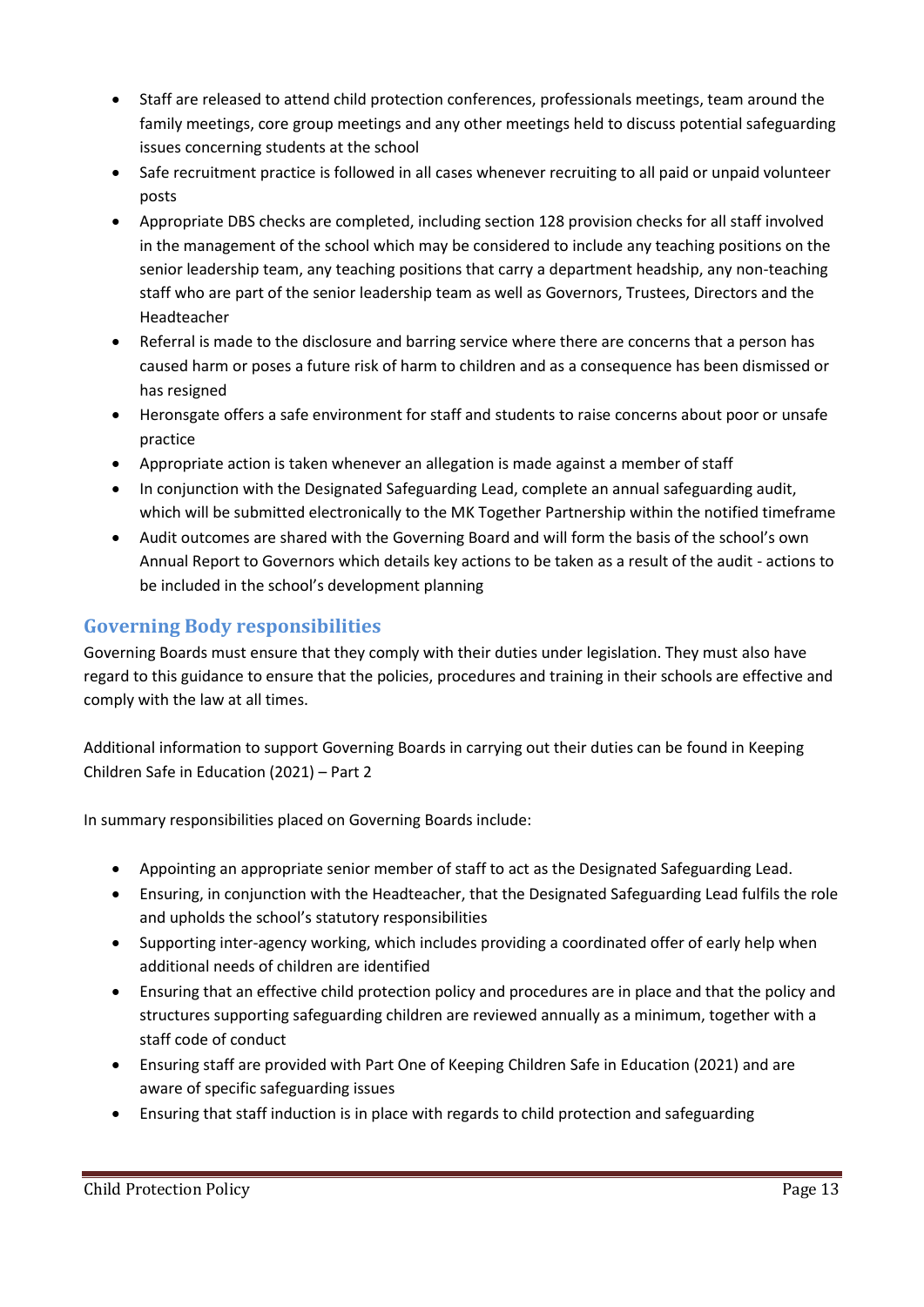- Ensuring that all of the Designated Safeguarding Leads (including deputies) should undergo formal child protection training every two years (in line with MK Together guidance) and receive regular (annual) safeguarding refreshers (for example via e-bulletins, meeting other DSLs, or taking time to read and digest safeguarding developments)
- Prioritising the welfare of children and young people and creating a culture where staff are confident to challenge senior leaders over any safeguarding concerns
- Ensuring that children are taught about safeguarding in an age appropriate way
- Ensuring appropriate filters and monitoring systems are in place to safeguard children from potentially harmful and inappropriate online material
- Ensuring that there is a nominated governor for safeguarding children on the Governing Board

Governors will not be given details relating to individual child protection cases or situations, in order to ensure confidentiality is not breached.

# <span id="page-13-0"></span>**6. Reporting and record keeping**

All safeguarding discussions, decisions made and the reasons for the decisions, must be recorded on the secure electronic platform, MyConcern. Confidential information and records will be stored on this platform or in locked filing cabinets and are only accessible to members of the safeguarding team.

When an individual concern, including a historical (non-recent) concern or incident is seen by, or brought to the attention of, a member of staff it is reported using MyConcern. This automatically raises a notification email to the DSL team in the school, who will action early help intervention/advice for the student and/or family. When considering appropriate actions, the views and wishes of the child are taken into account, but staff will be alert to the dangers of colluding with secrets and they must report safeguarding concerns.

All school staff can make a referral to MASH or the NSPCC and the contact details for these agencies are shared with all staff during staff training and updates.

All staff are trained to use and report concerns using MyConcern. Reports should be objective and based on evidence and should distinguish between fact, observation, allegation and opinion. The note should record the time, place and people present as well as what was said. Supporting evidence (letters, student's work, and student statements, meeting minutes, including those from Children's Social Care) can be uploaded to specific cases. All records need to be given to the Designated Safeguarding Lead promptly. No copies should be retained by the member of staff or volunteer.

The DSLs and the DDSLs have access to all information relating to students held on MyConcern.

If a referral is determined as the appropriate action, the DSL/DDSL will either contact MASH (Multi-Agency Safeguarding Hub) for telephone advice from the duty desk team, or complete a MARF (Multi-Agency Referral Form) and/or the EHA (Early Help Assessment Form) and send it via secure electronic mail to MASH. MASH will determine the level of need and appropriate agency interventions.

The retention of child protection records is detailed in the school's retention policy.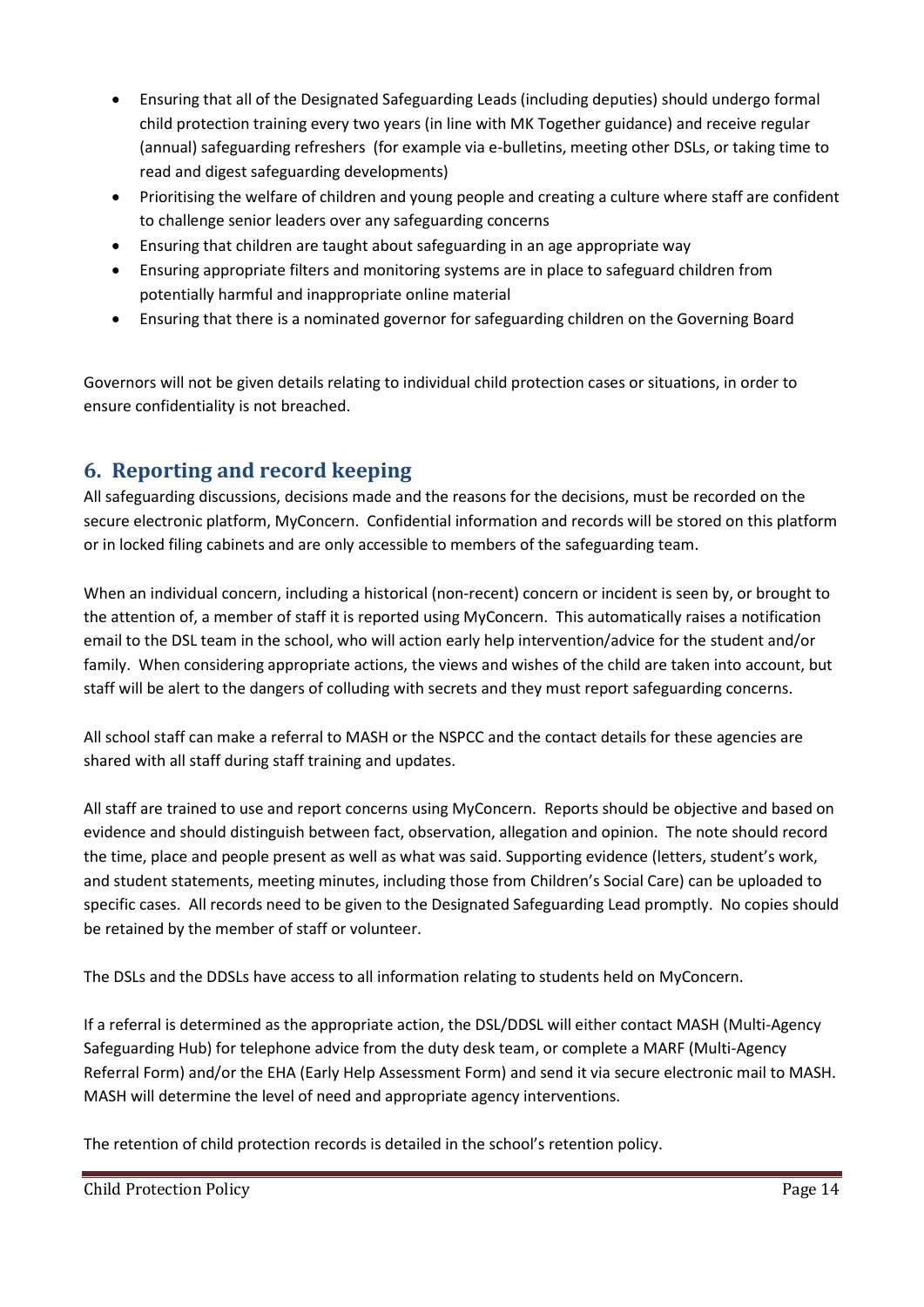#### **Multi-Agency Safeguarding Hub (MASH): 01908 253168 or 01908 253170**

#### **Emergency Social Work Team (out of hours): 01908 265545**

#### **Email: [children@milton-keynes.gov.uk](mailto:children@milton-keynes.gov.uk)**

The DSL team must normally ensure contact is made with a parent/carer to obtain consent before a referral is made. However, if the concern involves alleged or suspected child sexual abuse, honour based violence, fabricated or induced illness or where the DSL has reason to believe that informing the parent at this stage might compromise the safety of the child or a staff member, nothing should be said to the parent/carer ahead of the referral. Rationale of this decision must be noted on the referral form.

The DSL team must be confident to challenge decisions made by MASH and other agencies if they feel that a child remains in need, or at risk.

Any child protection referral process should not delay any administration of first aid or emergency medical assistance. If a child is thought to be at immediate risk, perhaps because of parental violence, intoxication, substance abuse, mental illness or threats to remove the child from the school, urgent Police involvement will be requested.

A referral must be made to Children's Social Care and/or the Police in all suspected incidents where:

- Child sustains physical injury or is distressed as a result of reported chastisement
- Alleges that they have been chastised by the use of an implement or substance
- There is evidence to suggest that the child is suffering/has suffered through Child Sexual Exploitation, Female Genital Mutilation, Forced Marriage, Honour Based Abuse, Domestic Abuse or Child Abuse through faith or belief

If a staff member has any suspicion that any of these incidents listed may have occurred, they must report this immediately to the DSLs.

Whilst students are participating in trips and visits, including residential trips, Heronsgate's Safeguarding and Child Protection Policy will apply. Direct contact details of the DSL or a senior member of staff will be available for direct reporting or advice whilst on the trip.

# <span id="page-14-0"></span>**7. Transfer of files**

When students transfer to another school or educational setting, any records relating to child protection or welfare issues should be sent to the receiving establishment as soon as possible. This applies to school transfers at the end of a phase and at other times throughout the school year. This file should be transferred separately from the main student file. Files will be transferred electronically between schools using MyConcern where possible.

When students are dual registered (e.g. on roll at a mainstream school but receiving education in another establishment), any existing safeguarding or child protection concerns will be shared with the new establishment to ensure appropriate risk assessment and support.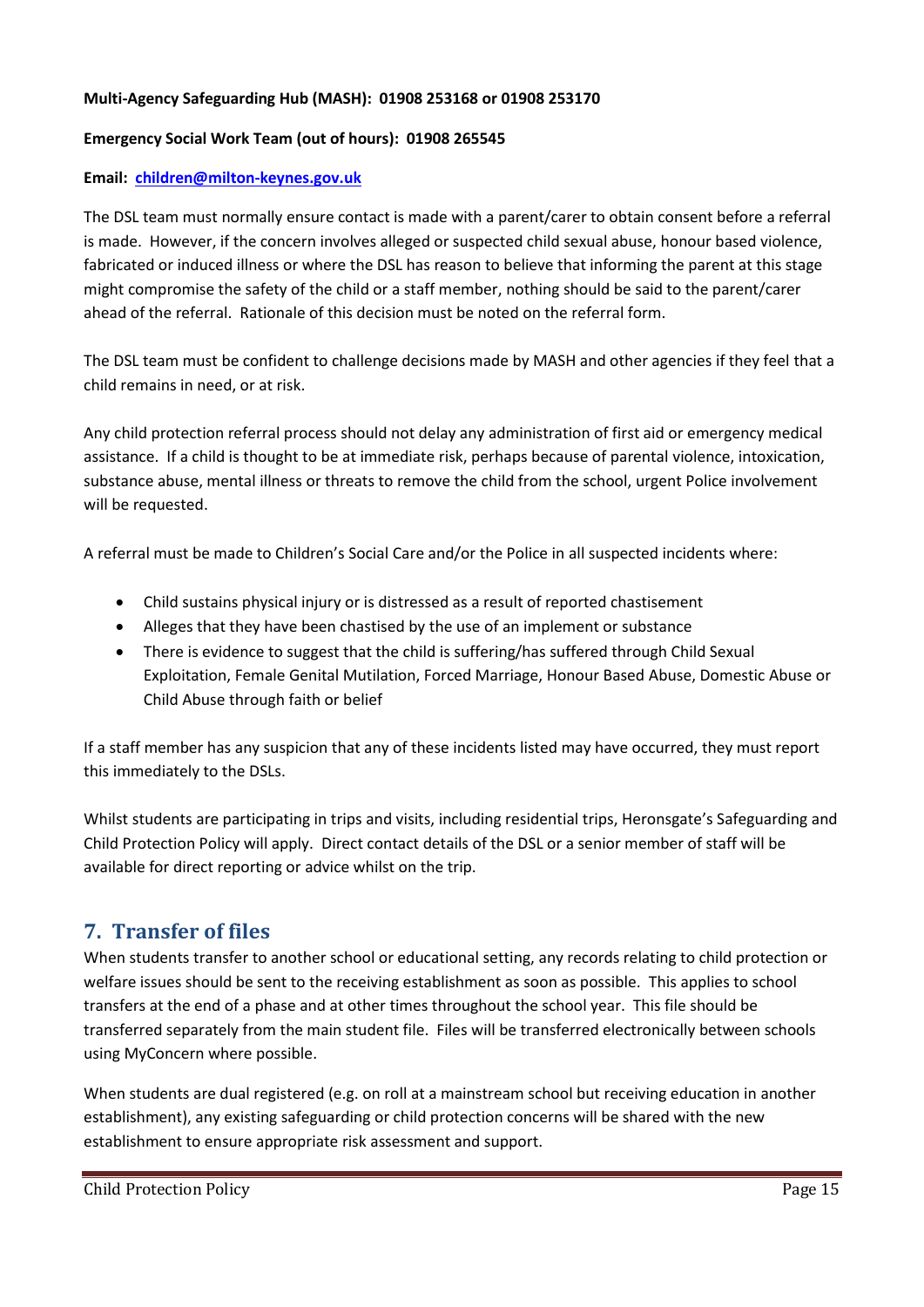Child protection records must be transferred at each stage of a child's education, up until 18 and, in some cases, beyond this. The responsibility for transfer of records lies with the originating setting as the receiving school might not be aware that child protection concerns exist.

When a student joins the school in-year, a letter is sent to the previous school for confirmation of any child protection and safeguarding records or concerns. A receipt is retained and dated.

# <span id="page-15-0"></span>**8. When to be concerned**

At Heronsgate we operate a child-centred and coordinated approach to safeguarding. This means that child protection, safeguarding and promoting the welfare of children is everyone's responsibility. In order to fulfil this responsibility effectively, all staff will ensure their approach is child centred. This means that they should consider, at all times, what is in the best interests of the child.

Schools and their staff form part of the wider safeguarding system for children. This system is based on the principle of providing help for families to stay together where it is safe for the children to do so, and looking at alternatives where it is not, whilst acting in the best interests of the child at all times**.**

If a student discloses that they have witnessed domestic abuse, or it is suspected that there may be incidents of domestic abuse within the family, this should be reported to the DSL or DDSL as a safeguarding concern.

# <span id="page-15-1"></span>**Vulnerable students**

Any incidents concerning a student who is a **Looked After Child** or subject to a **Child in Need or Child Protection Plan** must be reported immediately to the DSL who will raise this with the social worker.

At Heronsgate, we recognise that when a child has a social worker, it is an indicator that the child is more at risk than other students. This may mean they are more vulnerable to further harm, as well as facing educational barriers to attendance, learning, behaviour and poor mental health. We take these needs into account when making plans to support students who have a social worker. We work closely with social workers and family support teams to ensure students receive support to promote their welfare.

## **Private Fostering**

A private fostering arrangement is one that is made privately (without the involvement of a local authority) for the care of a child under the age of 16 years (under 18, if disabled) by someone other than a parent or close relative, in their own home, with the intention that it should last for 28 days or more.

A close family relative is defined as a 'grandparent, brother, sister, uncle or aunt' and includes half-siblings and step-parents; it does not include great-aunts or uncles, great grandparents or cousins.

Parents and private foster carers both have a legal duty to inform the relevant local authority at least six weeks before the arrangement is due to start; not to do so is a criminal offence.

Whilst most privately fostered children are appropriately supported and looked after, they are a potentially vulnerable group who should be monitored by the local authority, particularly when the child has come from another country. In some cases privately fostered children are affected by abuse and neglect, or be involved in trafficking, child sexual exploitation or modern-day slavery.

Schools have a mandatory duty to report to the local authority where they are aware or suspect that a child is subject to a private fostering arrangement. Although schools have a duty to inform the local authority,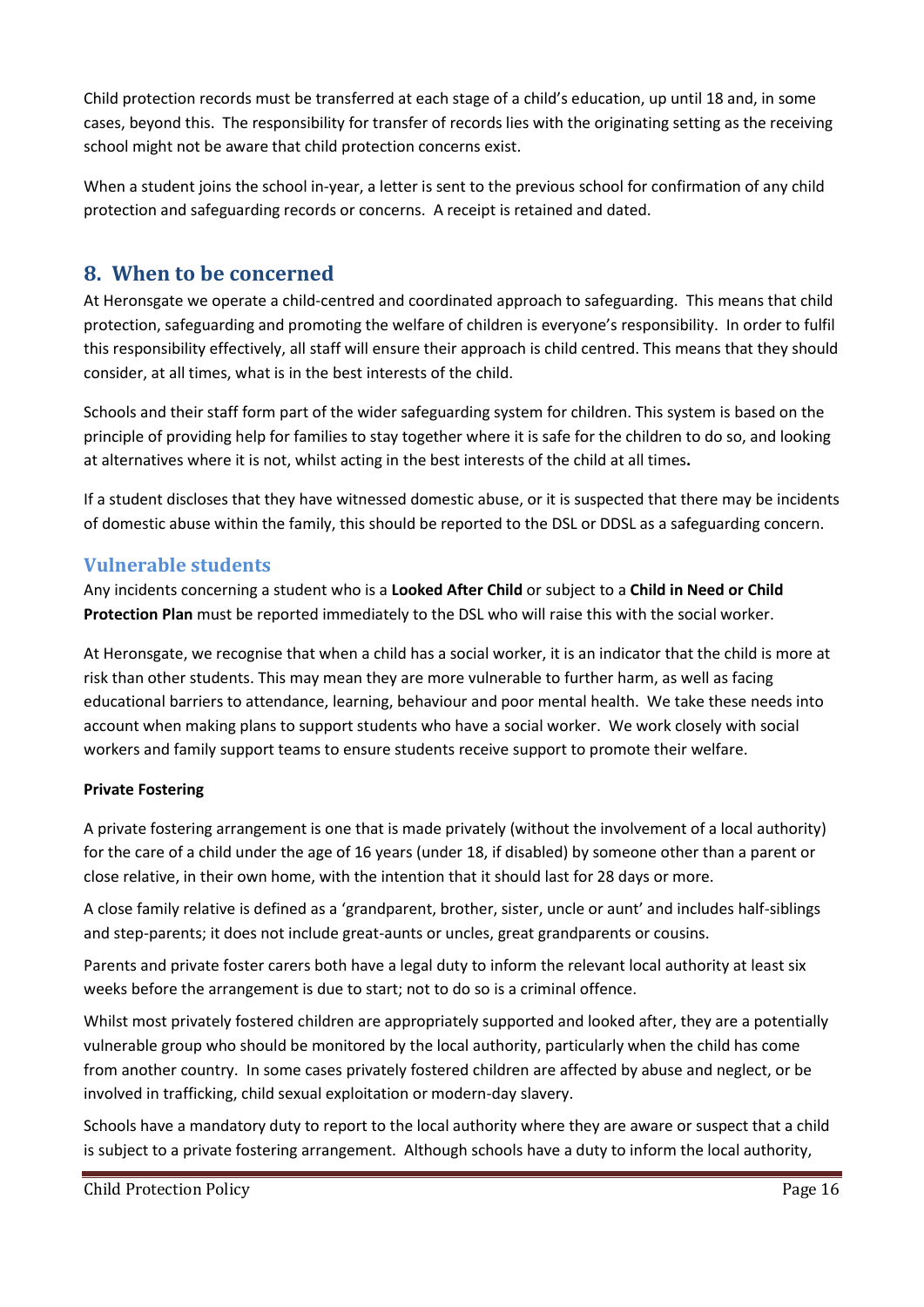there is no duty for anyone, including the private foster carer or social workers to inform the school. However, it should be clear to the school who has parental responsibility.

School staff should notify the designated safeguarding lead when they become aware of private fostering arrangements. The designated safeguarding lead will speak to the family of the child involved to check that they are aware of their duty to inform the LA. The school itself has a duty to inform the local authority of the private fostering arrangements. On admission to the school, we will take steps to verify the relationship of the adults to the child who is being registered.

# <span id="page-16-0"></span>**Children who may require early help**

**Early help** means providing support as soon as a problem arises to assist families and young people before their needs become acute and social care or other specialist intervention may be necessary. All staff need to be aware of, and understand, their role in identifying emerging problems and sharing information with other professionals to support early identification and assessment of a child's needs. It is important for children to receive the right help, at the right time, to address risks and prevent issues escalating. This also includes staff being active in monitoring and feeding back ongoing or escalating concerns to the DSL, to ensure due consideration can be given to a referral if the child's situation does not appear to be improving. Staff may be required to support other agencies and professionals in an early help assessment, in some cases acting as the lead professional.

All adults working at Heronsgate need to be alert to the potential need for early help for a child who:

- Is disabled and has specific additional needs
- Has special educational needs (whether or not they have a statutory Education, Health and Care Plan)
- Is a young carer
- Is showing signs of being drawn in to anti-social or criminal behaviour, including gang involvement and association with organised crime groups
- Is frequently missing/goes missing from care or from home
- Is at risk of modern slavery, trafficking or exploitation
- Is at risk of being radicalised or exploited
- Has a family member in prison, or is affected by parental offending
- Is in a family circumstance presenting challenges for the child, such as drug and alcohol misuse, adult mental health issues and domestic abuse
- Is misusing drugs or alcohol themselves
- Has returned home to their family from care
- Is at risk of 'honour'-based abuse such as Female genital mutilation or Forced Marriage
- Is a privately fostered child
- Is persistently absent from education, including persistent absences for part of the school day

All staff need to be aware of the main categories of maltreatment: physical abuse, emotional abuse, sexual abuse and neglect. They must also be aware of the indicators of maltreatment and specific child protection and safeguarding issues so that they are able to identify cases of children who may be in need of help or protection.

# <span id="page-16-1"></span>**Children with special educational needs and disabilities or physical health issues**

Additional barriers can exist when recognising abuse and neglect in this group of children which can include: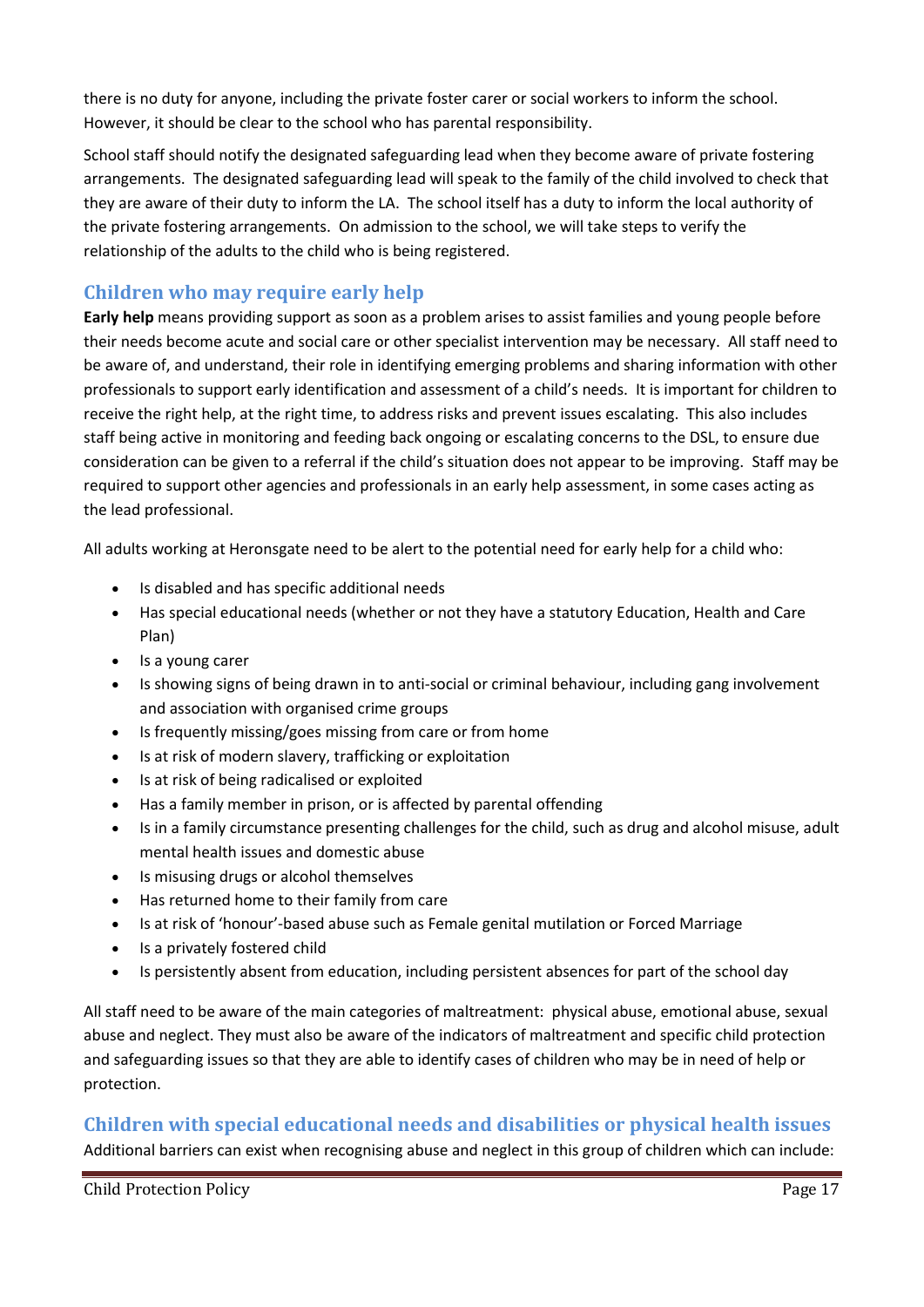- Assumptions that indicators of possible abuse such as behaviour, mood and injury relate to the child's impairment without further exploration
- These children being more prone to peer group isolation or bullying (including prejudice-based bullying) than other children
- The potential for children with SEND or certain medical conditions being disproportionally impacted by behaviours such as bullying, without outwardly showing any signs
- Communication barriers and difficulties in managing or reporting these concerns

Staff need to be mindful of this and ensure support is in place to address any issues or difficulties this group of children may experience.

# <span id="page-17-0"></span>**9. Safer recruitment**

The governing body and school leadership team are responsible for ensuring that the school follows safe recruitment processes in accordance with government requirements and MK Together procedures, including:

- Ensuring the Headteacher, other staff responsible for recruitment and one member of the governing body completes safer recruitment training
- Ensuring the upkeep of a Single Central Record of all staff and regular volunteers
- Ensuring written recruitment and selection policies and procedures are in place
- Adhering to statutory responsibilities to check staff who work with children
- Taking proportionate decisions on whether to ask for any checks beyond what is required
- Ensuring that volunteers are appropriately supervised
- Ensuring that at least one person on any appointment panel is safer recruitment trained

Heronsgate is compliant with guidance contained in Keeping Children Safe in Education (2021) part 3 and in local procedures for managing safer recruitment processes, which are set out in Milton Keynes Safeguarding Children Partnership (MKSCP)

# <span id="page-17-1"></span>**Safe working practice**

Heronsgate has developed a clear Code of Conduct that staff understand and have agreed to. The Code of Conduct offers guidance to staff on the way they should behave when working with children.

# <span id="page-17-2"></span>**Training, Inductions and Information**

All staff receive an outline of child protection procedures in September each year. Newly qualified teachers and all new staff receive an induction about safeguarding and child protection. This includes Heronsgate's procedures in dealing with concerns and the staff Code of Conduct. All staff are required to read and understand Part One and Annex A of Keeping Children Safe in Education 2021

# <span id="page-17-3"></span>**10. Information sharing and confidentiality**

Safeguarding children raises issues of confidentiality that must be understood by staff and volunteers.

The school recognises that all matters relating to child protection and safeguarding are confidential; generally, information will only be shared with other professionals and agencies with the family's consent. If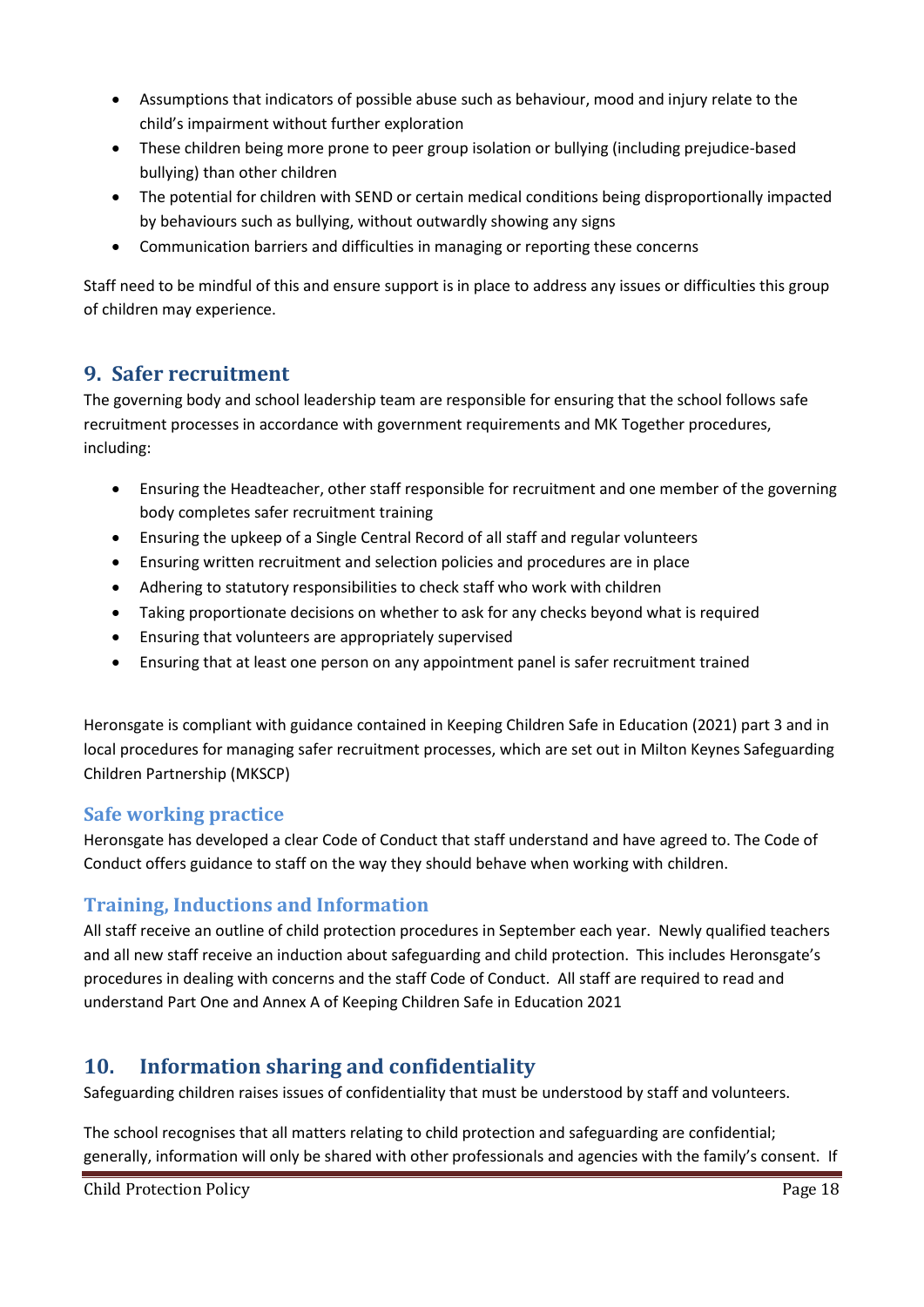the child is under 12, consent to share information about them must be obtained from parents or carers. Young people aged 12 to 15 may give their own consent to information sharing if they have sufficient understanding of the issues. Young people aged 16 and over are able to give their own consent.

- Timely information sharing is essential to effective safeguarding
- Fears about sharing information must not be allowed to stand in the way of the need to promote the welfare, and protect the safety, of children
- The Data Protection Act (DPA) 2018 and GDPR do not prevent, or limit, the sharing of information for the purposes of keeping children safe
- If staff need to share 'special category personal data', the DPA 2018 contains 'safeguarding of children and individuals at risk' as a processing condition that allows practitioners to share information without consent if it is not possible to gain consent, it cannot be reasonably expected that a practitioner gains consent, or if to gain consent would place a child at risk
- Staff should never promise a child that they will not tell anyone about a report of abuse, as this may not be in the child's best interests
- National guidance can be found in Information sharing: advice for practitioners providing safeguarding services 2018
- If staff are in any doubt about sharing information, they should speak to the DSL or deputy

Where a child is at risk of suffering significant harm, schools and settings have a legal duty to share this information with Children's Social Care and make appropriate referrals. Equally, where a child is subject to a child protection investigation, schools must share any information about the child requested by CSC.

Parental consent to making a child protection referral should be sought but if withheld, the referral must still be made and parents made aware of this.

Parental consent to referral need not be sought if seeking consent is likely to cause further harm to the child or the child is a flight risk. Before taking this step, the school will consider the proportionality of disclosure against non-disclosure: is the duty of confidentiality overridden by the need to safeguard the child. The school will seek advice on this matter from the MASH team. Safeguarding ALWAYS overrides confidentiality: the welfare of the child is paramount.

Only relevant information should be disclosed, and only to those professionals who need to know. Staff should consider the purpose of the disclosure, and remind recipients that the information is confidential and only to be used for the stated purpose.

In the event that a child makes a disclosure of neglect or abuse, staff cannot guarantee them confidentiality, but must explain why they have to pass the information on, to whom and what will happen as a result. Parents should also be made aware of the school's duty to share information.

Staff should discuss any concerns or difficulties around confidentiality or information sharing with the designated member of staff or seek advice from the MASH.

The DSL and safeguarding team, will maintain a list of key contacts within the Local Authority including the MASH and LADO; and the police may be able to advise on who to contact.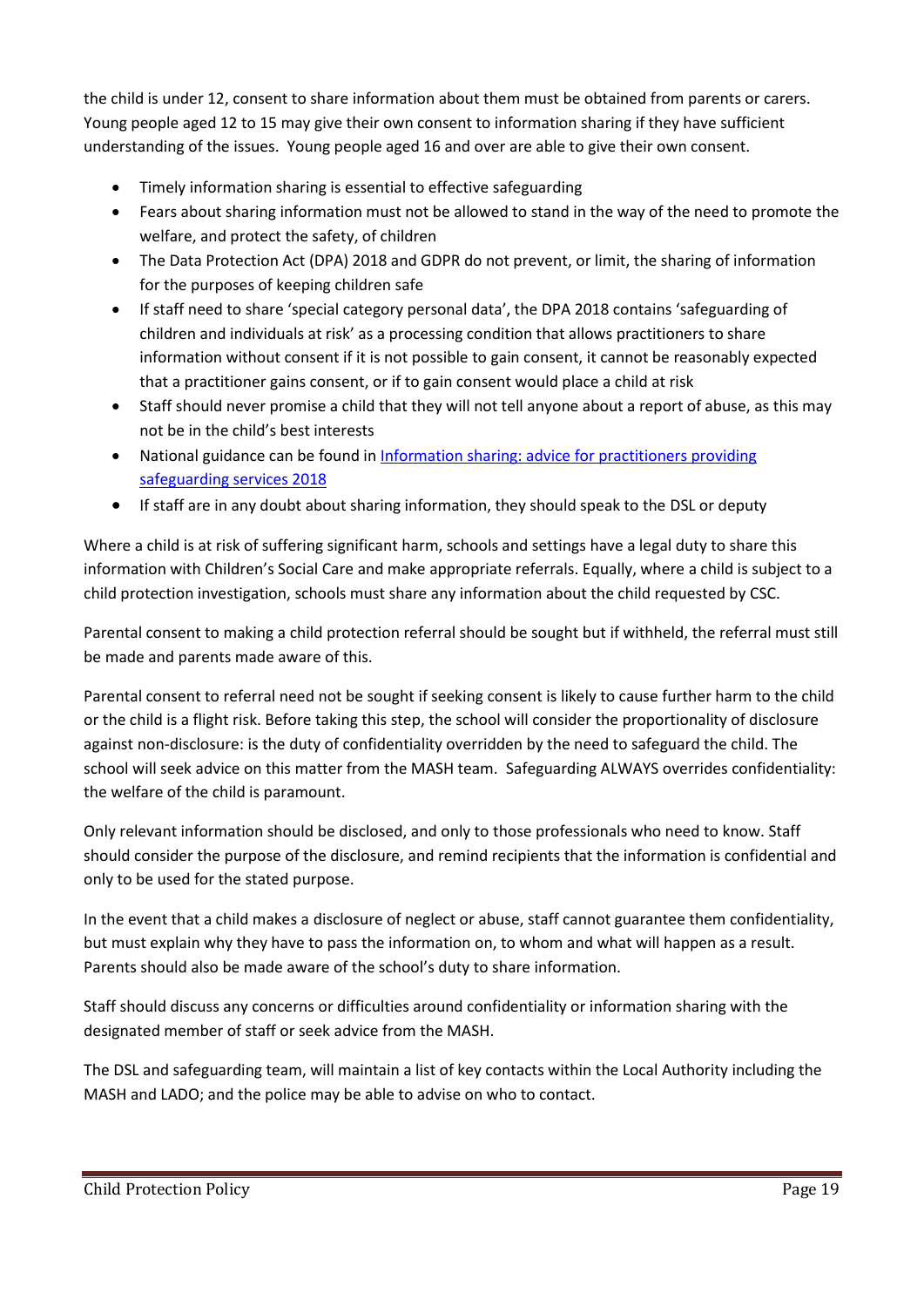# <span id="page-19-0"></span>**11. The use of school premises by other organisations**

Where services or activities are provided separately by another body using the school premises, the Governors will seek assurance that the organisation concerned has appropriate policies and procedures in place in regard to safeguarding children and child protection.

# <span id="page-19-1"></span>**12. Concerns about a staff member, supply teacher or volunteer**

At Heronsgate we recognise the possibility that adults working in the school may harm children, including governors, volunteers, supply teachers and agency staff and takes any allegations seriously.

Any concerns about the conduct of other adults in the school should be taken to the Headteacher without delay. Where there are concerns/allegations about the Headteacher, this should be referred to the Local Authority Designated Officer (LADO) and the Chair of Governors.

Milton Keynes LADO – 01908 254307

Email: lado@milton-keynes.gov.uk

Concerns may come from various sources, for example, a suspicion; complaint; or disclosure made by a child, parent or other adult within or outside of the organisation; or as a result of vetting checks having been undertaken.

The Headteacher has to decide whether the concern is an allegation or low-level concern. The term 'lowlevel' concern does not mean that it is insignificant, it means that the behaviour towards a child does not meet the threshold for referral to the Local Authority Designated Officer (LADO) (see below).

#### **Allegations**

It is an allegation if the person (staff, supply teachers, volunteers and contractors) has:

- Behaved in a way that has harmed a child, or may have harmed a child and/or;
- Possibly committed a criminal offence against or related to a child and/or;
- Behaved towards a child or children in a way that indicates he or she may pose a risk of harm to children

 Allegations should be reported to the LADO 'without delay'. Before contacting the LADO, the school should conduct basic enquiries in line with local procedures to establish the facts to help them determine whether there is any foundation to the allegation, being careful not to jeopardise any future police investigation. The LADO's role is not to investigate the allegation, but to ensure that an appropriate investigation is carried out, whether that is by the police, children's social care, the school, or a combination of these.

Retention of records in regards to allegations against staff are detailed in the school's records retention policy.

#### **Low-level Concerns**

Concerns may be graded Low-level if the concern does not meet the criteria for an allegation; and the person has acted in a way that is inconsistent with the staff code of conduct, including inappropriate conduct outside of work. Example behaviours include, but are not limited to: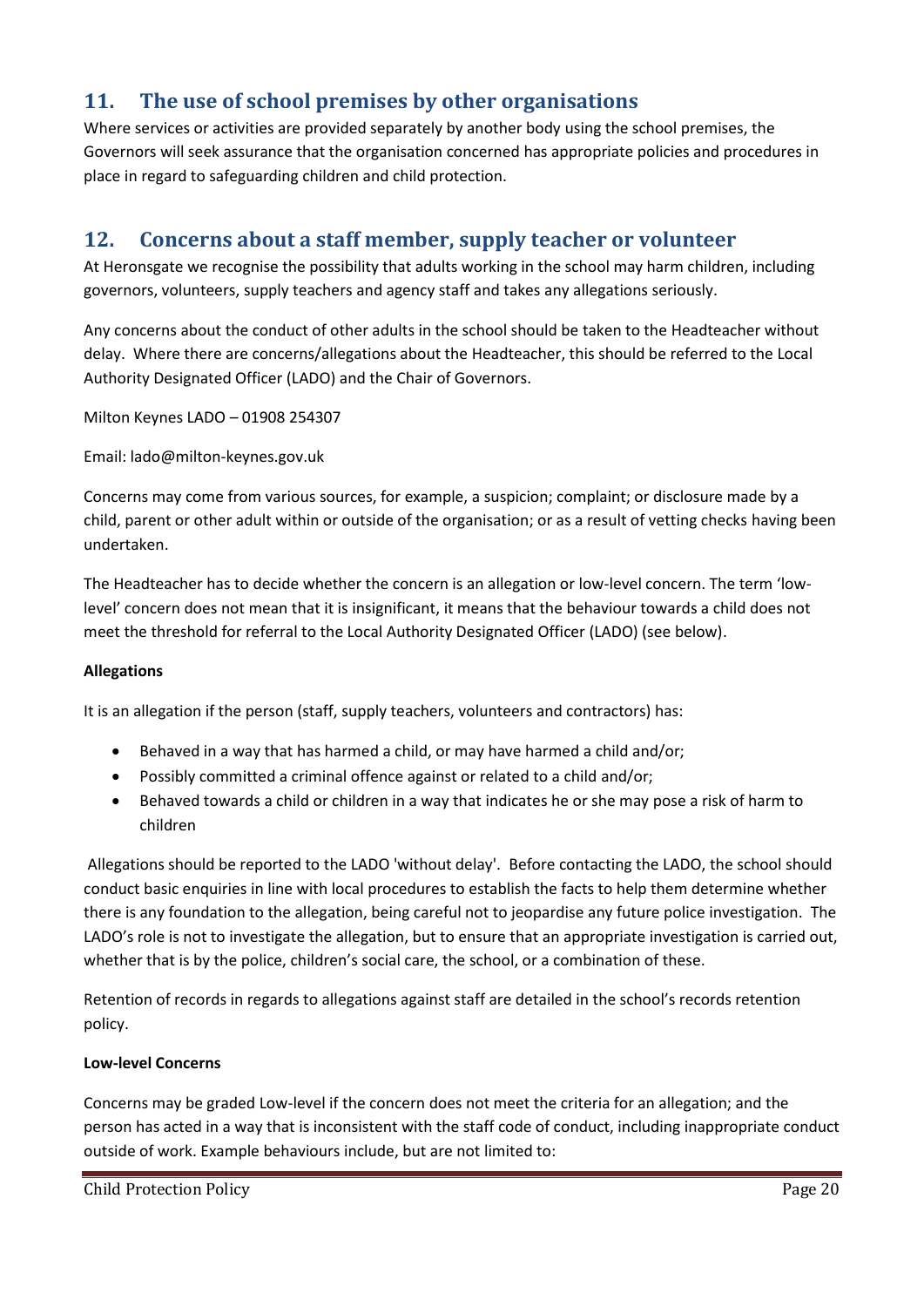- Being over friendly with children
- Having favourites
- Taking photographs of children on their mobile phone
- Engaging with a child on a one-to-one basis in a secluded area or behind a closed door
- Using inappropriate sexualised, intimidating or offensive language

If the concern has been raised via a third party, the Headteacher should collect evidence as possible by speaking:

- Directly to the person who raised the concern, unless it has been raised anonymously
- To the individual involved and any witnesses

Reports about supply staff and contractors should be notified to their employers, so any potential patterns of inappropriate behaviour can be identified.

Staff should be encouraged and feel confident to self-refer, where, for example, they have found themselves in a situation which could be misinterpreted, might appear compromising to others, and/or on reflection they believe they have behaved in such a way that they consider falls below the expected professional standards.

Low-level concerns should be recorded in writing, including:

- Name\* of individual sharing their concerns
- Details of the concern
- Context in which the concern arose
- Action taken

(\* if the individual wishes to remain anonymous then that should be respected as far as reasonably possible)

Records must be kept confidential, held securely and comply with the Data Protection Act 2018. Schools should decide how long they retain such information, but it is recommended that it is kept at least until the individual leaves their employment.

Records should be reviewed so that potential patterns of concerning, problematic or inappropriate behaviour can be identified. If a concerning pattern of behaviour is identified and now meets the criteria for an allegation, then the matter should be referred to the LADO.

**LADO: Jo Clifford Tel: 01908 254300 / 01908 254306 Email: [lado@milton-keynes.gov.uk](mailto:lado@milton-keynes.gov.uk)**

# <span id="page-20-0"></span>**13. Specific safeguarding issues**

All staff should be aware of safeguarding issues that can put children at risk of harm. Behaviours linked to issues such as drug taking, alcohol abuse, deliberately missing education and sexting (also known as youth produced sexual imagery) put children in danger. Specific safeguarding issues include:

- Abuse and neglect
- Mental health

Child Protection Policy Page 21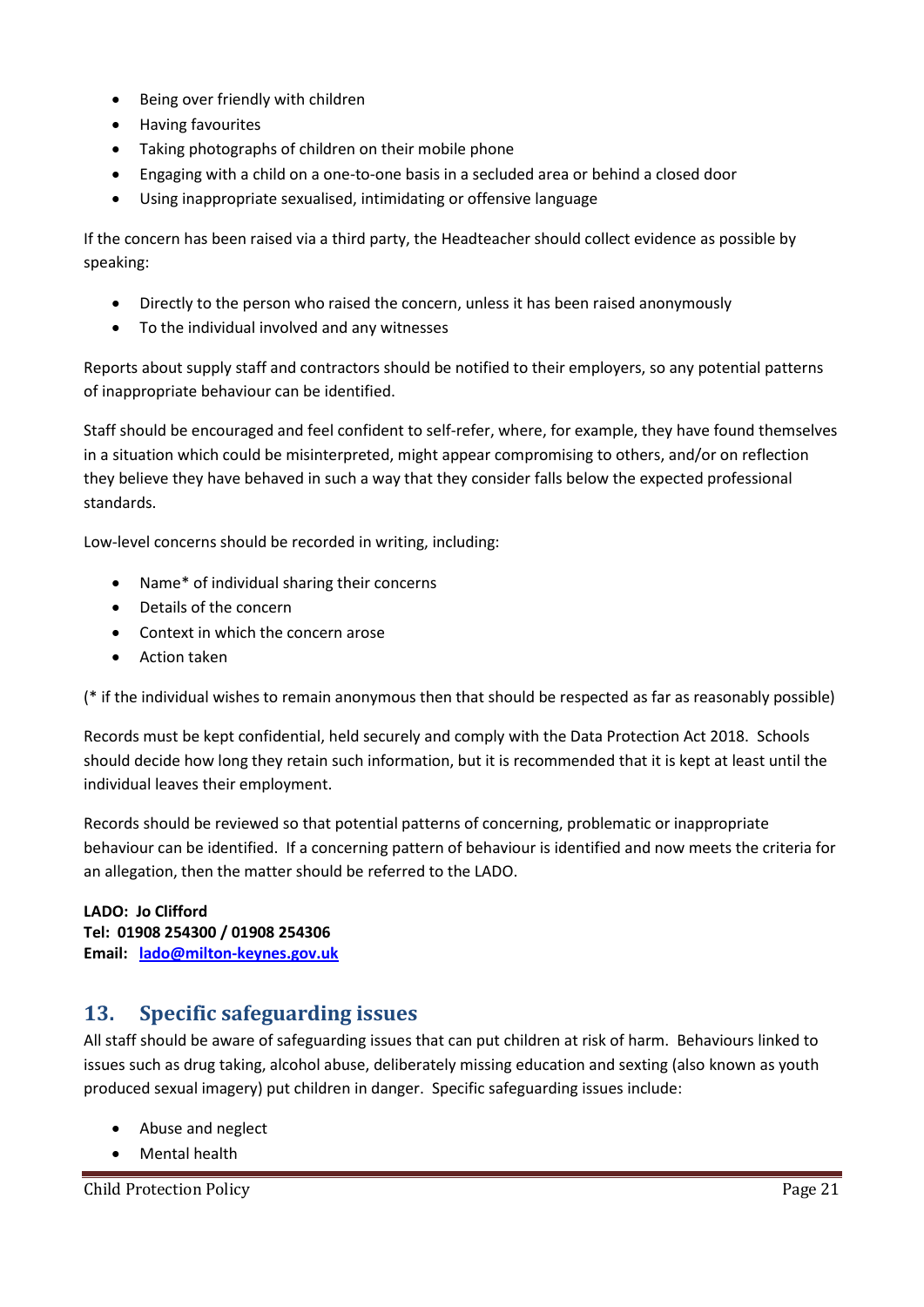- Peer on peer abuse
- Sexting
- Sexual violence and sexual harassment between children in schools
- Children Missing from Education
- Child Sexual Exploitation and Child Criminal Exploitation
- Honour-based Abuse, including Female Genital Mutilation and Forced Marriage
- Preventing radicalisation
- Homelessness

Safeguarding incidents and/or behaviours can be associated with factors outside the school and/or can occur between children not connected with the school. Assessments of children should consider whether wider environmental factors are present in the child's life that are a threat to their safety and/or welfare. This is known as contextual safeguarding and these factors need to be assessed to ensure effective intervention.

## <span id="page-21-0"></span>**Abuse and neglect**

Knowing what to look for is vital to the early identification of abuse and neglect. All staff should be aware of indicators of abuse and neglect so that they are able to identify cases of children who may be in need of help or protection. If staff are unsure, they should always speak to the DSL (or deputy).

All staff should be aware that abuse, neglect and safeguarding issues are rarely stand-alone events that can be covered by one definition or label. In most cases, multiple issues will overlap with one another.

All staff should be aware that safeguarding incidents and/or behaviours can be associated with factors outside the school and/or can occur between children outside of these environments. All staff, but especially the DSL (and deputies) should consider whether children are at risk of abuse or exploitation in situations outside their families. Extra-familial harms take a variety of different forms and children can be vulnerable to multiple harms including (but not limited to) sexual exploitation, criminal exploitation, and serious youth violence.

## <span id="page-21-1"></span>**Indicators of abuse and neglect**

**Abuse**: a form of maltreatment of a child. Somebody may abuse or neglect a child by inflicting harm or by failing to act to prevent harm. Children may be abused in a family or in an institutional or community setting by those known to them or, more rarely, by others. Abuse can take place wholly online, or technology may be used to facilitate offline abuse. Children may be abused by an adult or adults or by another child or children.

**Physical abuse:** a form of abuse which may involve hitting, shaking, throwing, poisoning, burning or scalding, drowning, suffocating or otherwise causing physical harm to a child. Physical harm may also be caused when a parent or carer fabricates the symptoms of, or deliberately induces, illness in a child.

**Emotional abuse:** the persistent emotional maltreatment of a child such as to cause severe and adverse effects on the child's emotional development. It may involve conveying to a child that they are worthless or unloved, inadequate, or valued only insofar as they meet the needs of another person. It may include not giving the child opportunities to express their views, deliberately silencing them or 'making fun' of what they say or how they communicate. It may feature age or developmentally inappropriate expectations being imposed on children. These may include interactions that are beyond a child's developmental capability as well as overprotection and limitation of exploration and learning, or preventing the child from participating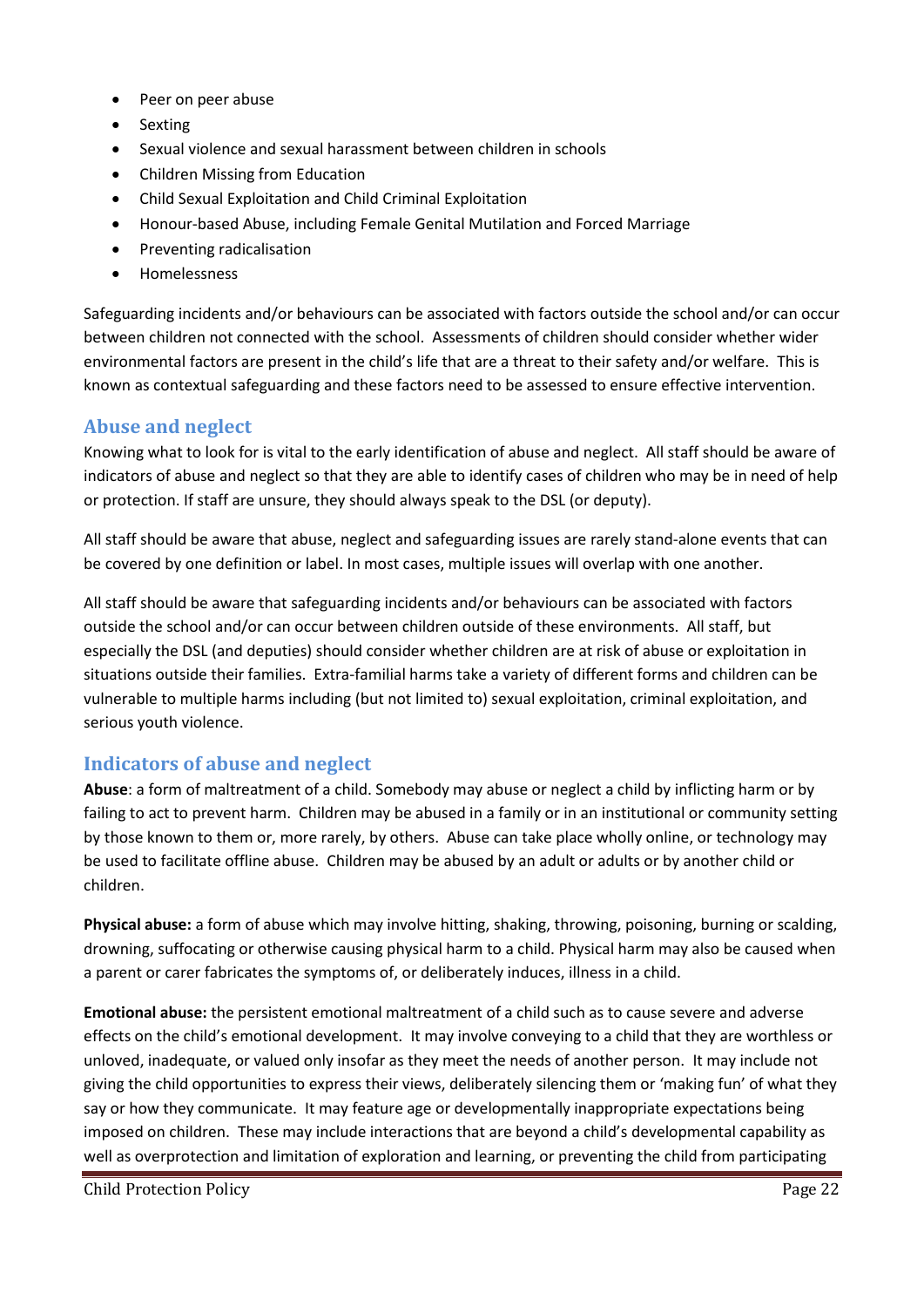in normal social interaction. It may involve seeing or hearing the ill-treatment of another. It may involve serious bullying (including cyberbullying), causing children frequently to feel frightened or in danger, or the exploitation or corruption of children. Some level of emotional abuse is involved in all types of maltreatment of a child, although it may occur alone.

**Sexual abuse:** involves forcing or enticing a child or young person to take part in sexual activities, not necessarily involving a high level of violence, whether or not the child is aware of what is happening. The activities may involve physical contact, including assault by penetration (for example rape or oral sex) or non-penetrative acts such as masturbation, kissing, rubbing and touching outside of clothing. They may also include non-contact activities, such as involving children in looking at, or in the production of, sexual images, watching sexual activities, encouraging children to behave in sexually inappropriate ways, or grooming a child in preparation for abuse. Sexual abuse can take place online, and technology can be used to facilitate offline abuse. Sexual abuse is not solely perpetrated by adult males. Women can also commit acts of sexual abuse, as can other children. The sexual abuse of children by other children is a specific safeguarding issue (also known as peer on peer abuse) in education and all staff should be aware of it and of the school's policy and procedures for dealing with it.

**Neglect:** the persistent failure to meet a child's basic physical and/or psychological needs, likely to result in the serious impairment of the child's health or development. Neglect may occur during pregnancy, for example, as a result of maternal substance abuse. Once a child is born, neglect may involve a parent or carer failing to: provide adequate food, clothing and shelter (including exclusion from home or abandonment); protect a child from physical and emotional harm or danger; ensure adequate supervision (including the use of inadequate care-givers); or ensure access to appropriate medical care or treatment. It may also include neglect of, or unresponsiveness to, a child's basic emotional needs.

# <span id="page-22-0"></span>**Mental health**

All staff at Heronsgate are aware that mental health problems can, in some cases, be an indicator that a child has suffered or is at risk of suffering abuse, neglect or exploitation.

Staff are not expected or trained to diagnose mental health conditions or issues, but may notice behaviours that may be of concern. Where staff have a mental health concern about a student that may also be a safeguarding concern, they should immediately raise the issue by informing the DSL or deputy.

#### **Supporting students with mental health conditions**

Heronsgate is committed to supporting children with mental health conditions to ensure they are able to fully access the school's curriculum and go on to live happy and fulfilled lives.

Through the school's PSHE programme, students are made aware of how to live healthy lives to ensure both their physical and mental wellbeing.

Heronsgate can become aware of students with mental health issues in a number of different ways:

- Students express a wish to access support themselves
- Staff observations of concerning behaviour or through conversation with students
- Parents contact Heronsgate for advice or to inform us of their child's situation
- External agencies are involved and contact Heronsgate to discuss the situation or in-school support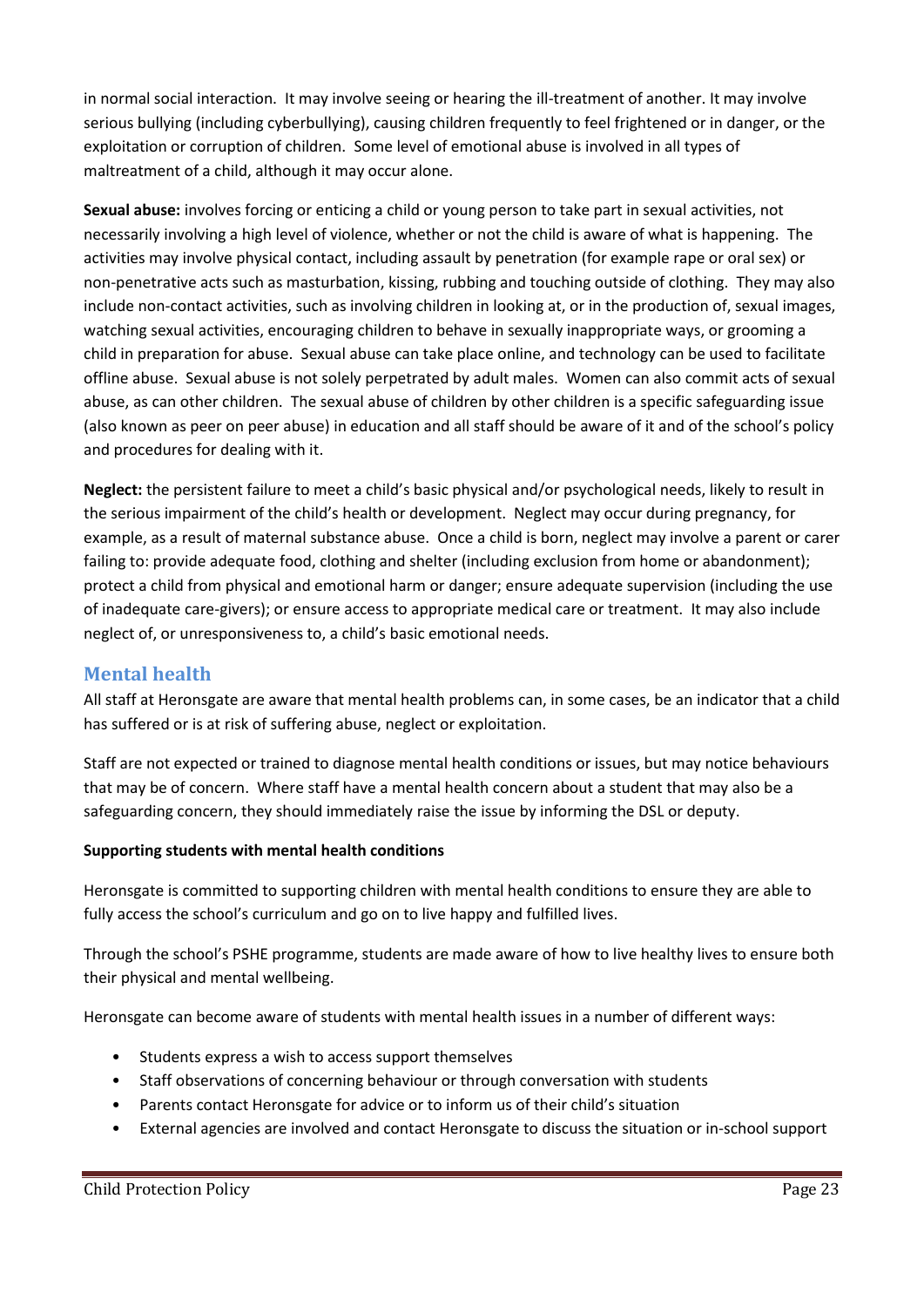The support at Heronsgate includes:

## **Tutors**

As Tutors have daily contact with their tutor group, it is sometimes appropriate for them to offer basic support. Teachers deliver the school's PSHE programme which addresses issues surround mental health and wellbeing.

## **Pastoral Team**

The Pastoral Team works closely with students displaying signs of anxiety or distress. This may involve one to one sessions to talk through difficulties and identify strategies that students may find helpful. Students presenting with these difficulties are brought to the attention of the Pastoral Director/Designated Safeguarding Lead and the Student and Family Support Advisor to ensure that their situation is being closely monitored and can be referred for further action when necessary.

#### **Educational Psychologist**

The Trust's Educational Psychologist provides support for students as well as advice and guidance for staff and parents.

#### **Student and Family Support Advisor (SAFSA)**

The Student and Family Support Advisor has a caseload of students that are seen on a one-to-one basis but also provides four weekly drop-ins for students to drop in for advice, support or guidance. The SAFSA also works closely with the Pastoral Director to manage referrals and explore options for accessing external agencies where appropriate.

#### <span id="page-23-0"></span>**Peer on peer abuse**

All staff should be aware that children and young people can be perpetrators of abuse towards other children (often referred to as peer on peer abuse), and it can happen both in and out of school and online.

All staff should understand, that even if there are no reports in the schools it does not mean it is not happening, it may be the case that it is just not being reported. As such it is important if staff have any concerns regarding peer on peer abuse they should speak to their DSL or DDSL. It is essential that all staff understand the importance of challenging inappropriate behaviours between peers, many of which are listed below, that are actually abusive in nature. Downplaying certain behaviours, for example dismissing sexual harassment as "just banter", "just having a laugh", "part of growing up" or "boys being boys" can lead to a culture of unacceptable behaviours, an unsafe environment for children and in worst case scenarios a culture that normalises abuse leading to children accepting it as normal behaviour and not coming forward to report it.

#### **Peer on peer abuse is most likely to include, but may not be limited to:**

- Bullying (including cyberbullying, prejudice-based and discriminatory bullying)
- Abuse in intimate personal relationships between peers
- Physical abuse such as hitting, kicking, shaking, biting, hair pulling, or otherwise causing physical harm (this may include an online element which facilitates, threatens and/or encourages physical abuse)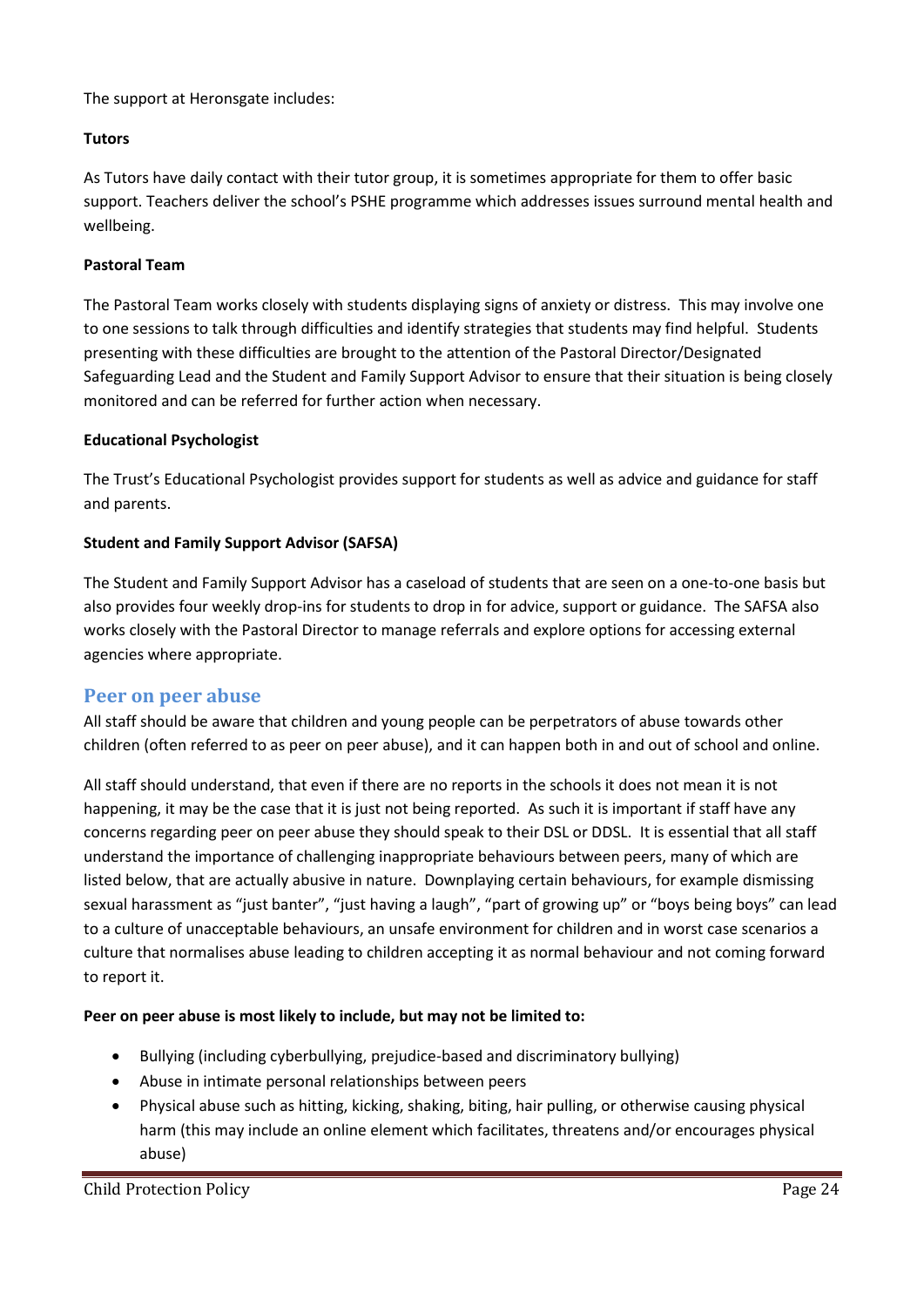- Sexual violence, such as rape, assault by penetration and sexual assault; (this may include an online element which facilitates, threatens and/or encourages sexual violence)
- Sexual harassment, such as sexual comments, remarks, jokes and online sexual harassment, which may be standalone or part of a broader pattern of abuse
- Causing someone to engage in sexual activity without consent, such as forcing someone to strip, touch themselves sexually, or to engage in sexual activity with a third party
- Consensual and non-consensual sharing of nudes and semi nudes images and or videos (also known as sexting or youth produced sexual imagery)
- Upskirting, which typically involves taking a picture under a person's clothing without their permission, with the intention of viewing their genitals or buttocks to obtain sexual gratification, or cause the victim humiliation, distress or alarm
- Initiation/hazing type violence and rituals (this could include activities involving harassment, abuse or humiliation used as a way of initiating a person into a group and may also include an online element)

At Heronsgate we will not tolerate this sort of behaviour and all allegations will be investigated robustly. Victims of any form of peer on peer abuse should be reassured that they are being taken seriously, that they are being supported and will be kept safe. They should never be given the impression that they are creating a problem by reporting abuse, sexual violence or sexual harassment. Nor should a victim ever be made to feel ashamed for making a report. Procedures are clearly explained in other school policies which contribute to our safeguarding responsibilities. Where there is reasonable cause to suspect that a child is suffering or likely to suffer significant harm, advice will be sought from the Milton Keynes Multi Agency Safeguarding Hub (MASH) and a referral may be made. The police may also be informed.

The school will take action to ensure that the safety and welfare of all students, including the victim, the accused and others directly or indirectly involved. Parents will be informed at the earliest opportunity.

We will minimise the risk of peer-on-peer abuse by:

- Challenging any form of derogatory or sexualised language or behaviour, including requesting or sending sexual images
- Being vigilant to issues that particularly affect different genders for example, sexualised or aggressive touching or grabbing towards girls, and initiation or hazing type violence towards boys
- Ensuring our curriculum helps to educate students about appropriate behaviour and consent
- Ensuring students know they can talk to staff confidentially by speaking to a member of the pastoral team.
- Ensuring staff are trained to understand that a student harming a peer could be a sign that the child is being abused themselves, and that this would fall under the scope of this policy

# <span id="page-24-0"></span>**Sharing nudes and semi-nudes**

The school will follow the approach based on guidance from the UK Council for Child Internet Safety (UKCIS) [Sharing nudes and semi-nudes \(December 2020\).](https://assets.publishing.service.gov.uk/government/uploads/system/uploads/attachment_data/file/1008443/UKCIS_sharing_nudes_and_semi_nudes_advice_for_education_settings__Web_accessible_.pdf) If staff are made aware of an incident involving sharing nudes and semi-nudes (also known as 'youth produced sexual imagery'), they must report it to the DSL or DDSL immediately.

## **Staff must not:**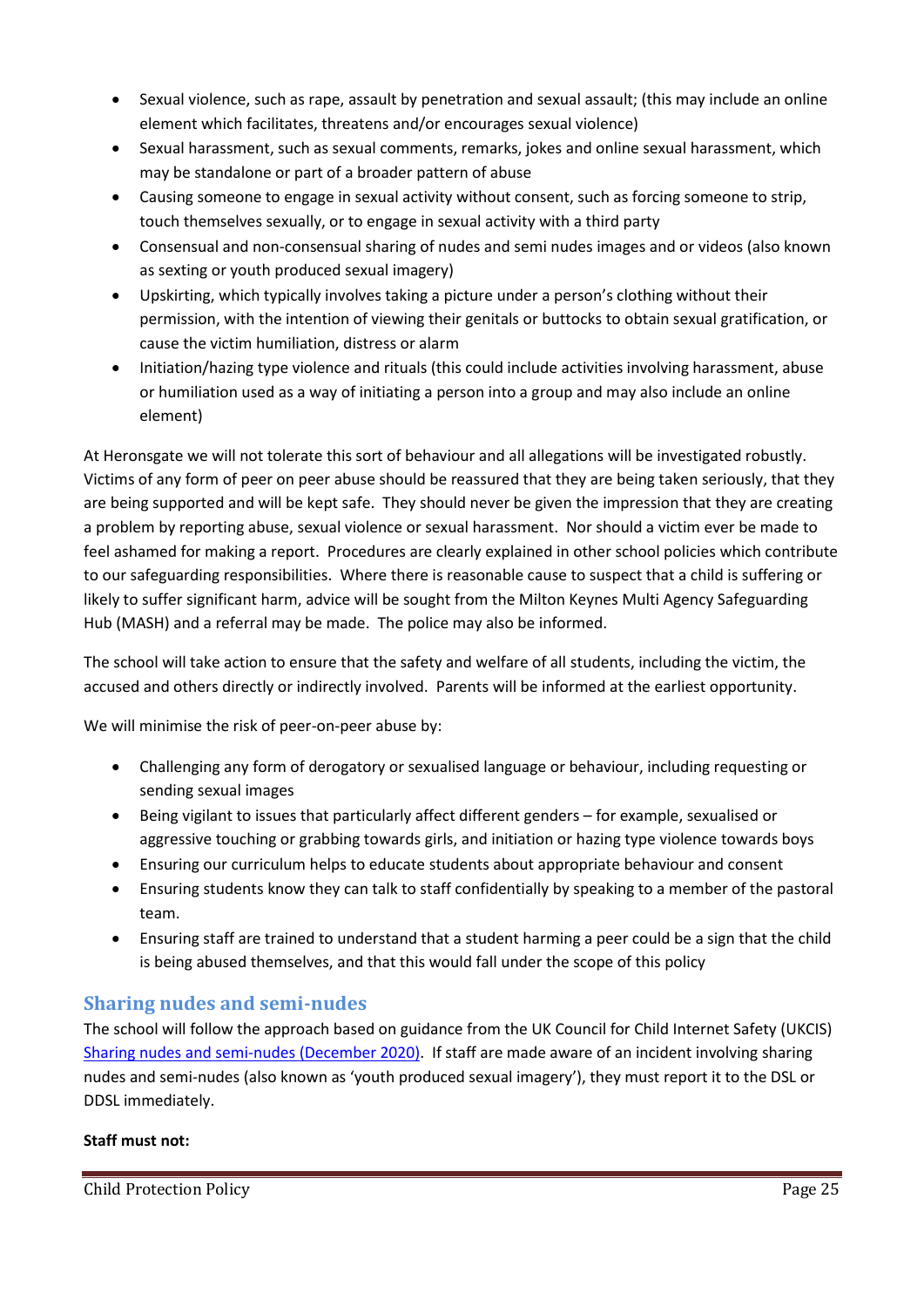- View, download or share the imagery, or ask a student to share or download it. If the imagery has been viewed by accident, this must be reported to the DSL
- Delete the imagery or ask the student to delete it
- Ask the student(s) who are involved in the incident to disclose information regarding the imagery (this is the DSL's responsibility)
- Share information about the incident with other members of staff, the student(s) it involves or their, or other, parents and/or carers
- Say or do anything to blame or shame any young people involved

Staff should explain that they need to report the incident, and reassure the student(s) that they will receive support and help from the DSL.

Following a report of an incident, the DSL hold an initial review meeting with appropriate staff and will make a decision about the next steps. This will depend on whether there is an immediate risk to student(s) and if a referral needs to be made to the police and/or Children's Social Care. In most cases parents will be informed are informed at an early stage and involved in the process, unless there is a good reason to believe that involving them would put the pupil at risk of harm.

The DSL will refer to the guidance from the UK Council for Child Internet Safety (UKCIS) with regard to making a referral to the police and/or children's social care.

If at any point in the process there is a concern that a young person has been harmed or is at risk of harm, a referral will be made to children's social care and/or the police immediately.

If it is necessary to refer an incident to the police, this will be via a safer schools officer or by dialling 101

If a decision has been made not to refer to police and/or children's social care, the DSL will conduct a further review. This will include interviews with the students involved (if appropriate) to establish the facts and assess the risks.

All sexting incidents and the decisions made in responding to them will be recorded on MyConcern.

# <span id="page-25-0"></span>**Online safety**

It is essential that children are safeguarded from potentially harmful and inappropriate online material. The breadth of issues classified within online safety is considerable, but can be categorised into four areas of risk:

- **Content:** being exposed to illegal, inappropriate or harmful content, for example: pornography, fake news, racism, misogyny, self-harm, suicide, anti-Semitism, radicalisation and extremism
- **Contact:** being subjected to harmful online interaction with other users; for example: peer to peer pressure, commercial advertising and adults posing as children or young adults with the intention to groom or exploit them for sexual, criminal, financial or other purposes'
- **Conduct:** personal online behaviour that increases the likelihood of, or causes, harm; for example, making, sending and receiving explicit images(e.g. consensual and non-consensual sharing of nudes and semi-nudes and/or pornography, sharing other explicit images and online bullying
- **Commerce:** risks such as online gambling, inappropriate advertising, phishing or financial scams.

At Heronsgate we use appropriate software that prevents unauthorised access to illegal websites. It also prevents access to inappropriate websites; what is appropriate, or inappropriate is determined by the age of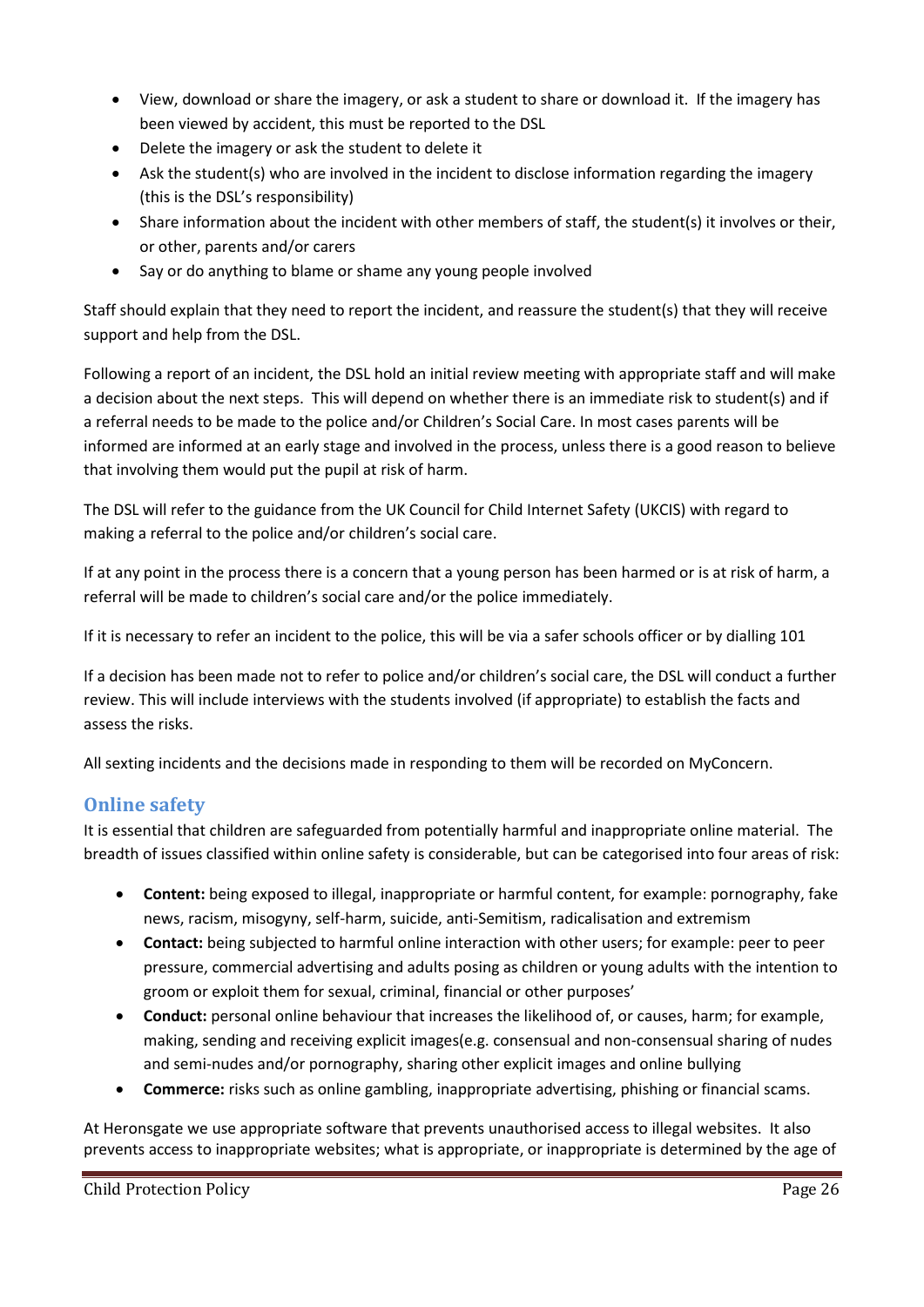the user and is reviewed in response to an incident. Individual concerns are reported to the Online safety Lead/DSL/Pastoral Team immediately for further investigation and recorded on MyConcern.

Students receive ongoing education through Relationships, Sex and Health Education (RSHE) and Advanced Learning Days where there is a specific focus on the risks of social media in relation to keeping safe online.

## <span id="page-26-0"></span>**Sexual violence and sexual harassment between children**

**Consent** is about having the freedom and capacity to choose. Consent to sexual activity may be given to one sort of sexual activity but not another, e.g.to vaginal but not anal sex or penetration with conditions, such as wearing a condom. Consent can be withdrawn at any time during sexual activity and each time activity occurs.

Sexual violence and sexual harassment can occur between two children of any age and sex; incidents can happen in school as well as outside the school premises and online. It can also occur through a group of children sexually assaulting or sexually harassing a single child or group of children.

Children who are victims of sexual violence and sexual harassment will likely find the experience stressful and distressing. This will, in all likelihood, adversely affect their educational attainment. Sexual violence and sexual harassment exist on a continuum and may overlap, they can occur online and offline (both physical and verbal) and are never acceptable. We must maintain an attitude of **it could happen here'.** Whilst any report of sexual violence or sexual harassment should be taken seriously, staff should be aware it is more likely that girls will be the victims of this and that more likely it will be perpetrated by boys. It is important that all victims are taken seriously and offered appropriate support. Staff should be aware that some groups are potentially more at risk. Evidence shows that girls, children with SEND and LGBT children are at greater risk.

Staff should be aware of the importance of:

- Making clear that sexual violence and sexual harassment is not acceptable, will never be tolerated and is not an inevitable part of growing up
- Not tolerating or dismissing sexual violence or sexual harassment as "banter", "part of growing up", "just having a laugh" or "boys being boys"
- Challenging behaviours (potentially criminal in nature), such as grabbing bottoms, breasts and genitalia, flicking bras and lifting up skirts. Dismissing or tolerating such behaviours risks normalising them

When responding to reports of sexual violence or sexual harassment the adult should report the disclosure to the DSL or DDSL and record the details on MyConcern.

It is important to:

- listen carefully to the child
- be non-judgemental
- be clear about boundaries
- not ask leading questions
- explain how the report will be progressed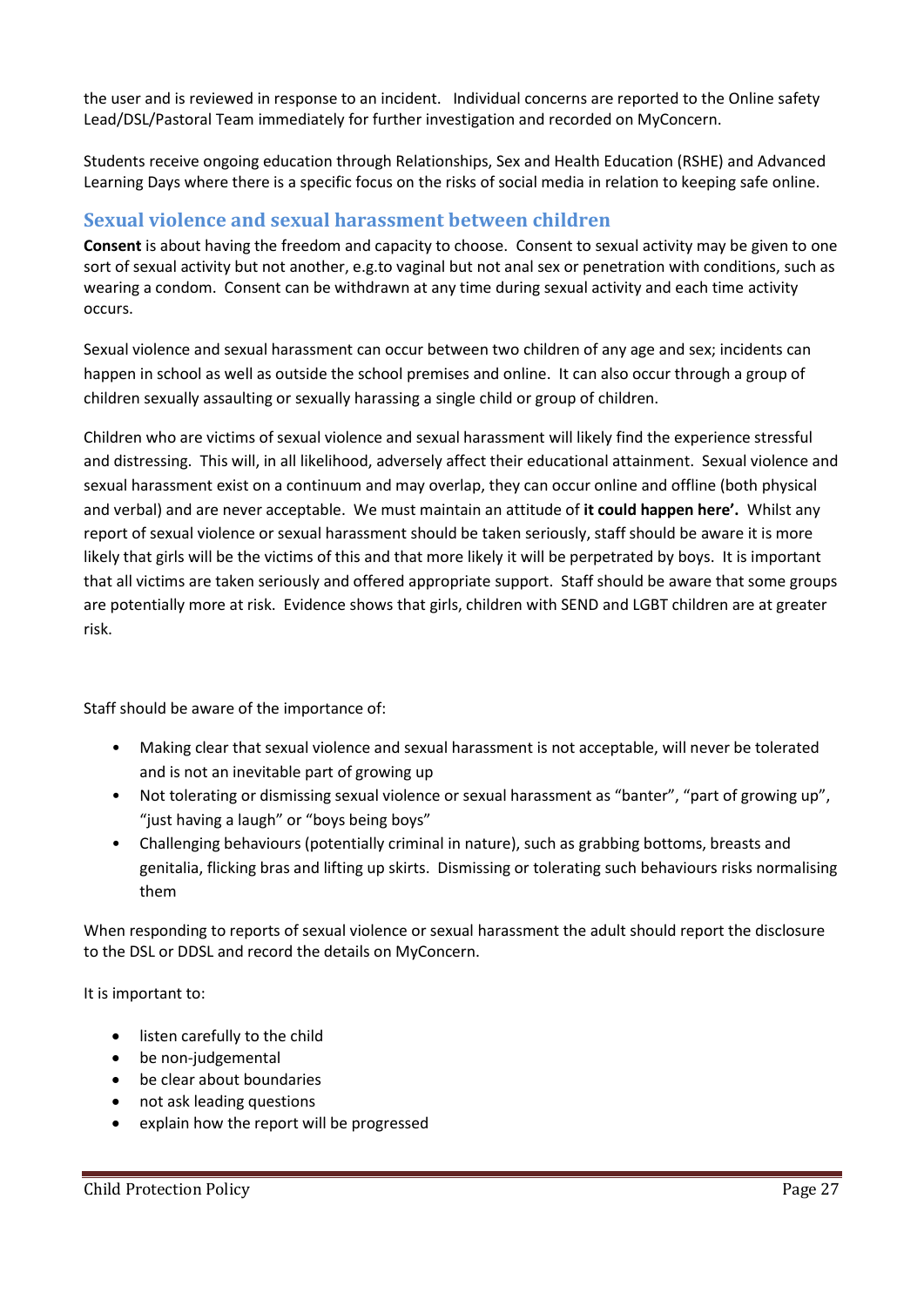The DSL should carefully consider:

- the wishes of the victim on how to proceed
- the nature of the alleged incident, including whether a crime may have been committed
- the ages of the children involved
- the developmental stages of the children involved
- any power imbalance between the children; for example, the alleged perpetrator being older, more mature, or more confident or the victim having a disability or learning difficulty
- if the alleged incident is a one-off or part of a sustained pattern of abuse
- if there are any ongoing risks to the victim, other children or school staff
- other wider contextual safeguarding

The DSL will manage any report on a case-by-case basis and will make the required referrals to the MASH or the Police. Support will be provided for all parties involved.

# <span id="page-27-0"></span>**Children missing from education**

A child going missing from education is a potential indicator of abuse or neglect. At Heronsgate there are procedures for addressing unauthorised absence and for dealing with children that go missing from education, particularly on repeat occasions. This helps identify the risk of abuse and neglect, including sexual exploitation, and to help prevent the risks of their going missing in future. The school will make every attempt to ensure parents provide at least two emergency contacts for their child.

It is essential that all staff are alert to signs to look out for and the individual triggers to be aware of when considering the risks of potential safeguarding concerns such as travelling to conflict zones, Female Genital Mutilation and honour-based abuse or forced marriage. MK Together provides further information relating to this i[n Children Missing from Education](http://mkscb.procedures.org.uk/ykylq/assessing-need-and-providing-help/additional-practice-guidance/children-missing-from-education) 

# <span id="page-27-1"></span>**Child Sexual Exploitation (CSE) and Child Criminal Exploitation (CCE)**

Child sexual exploitation is a form of child sexual abuse. It occurs where an individual or group takes advantage of an imbalance of power to coerce, manipulate or deceive a child or young person under the age of 18 into sexual activity (a) in exchange for something the victim needs or wants, and/or (b) for the financial advantage or increased status of the perpetrator or facilitator. The victim may have been sexually exploited even if the sexual activity appears consensual. CSE does not always involve physical contact; it can also occur through the use of technology.

Child Criminal Exploitation occurs where an individual or group takes advantage of an imbalance of power to coerce, control, manipulate or deceive a child or young person under the age of 18 into any criminal activity (a) in exchange for something the victim needs or wants, and/or (b) for the financial advantage o of the perpetrator or facilitator and/or (c) through the threat of violence. The victim may have been criminally exploited even if the activity appears consensual. CCE does not always involve physical contact; it can also occur through the use of technology.

#### **County Lines**

County lines is a term used to describe gangs and organised criminal networks involved in exporting illegal drugs (primarily crack cocaine and heroin) into one or more importing areas [within the UK], using dedicated mobile phone lines or other form of "deal line".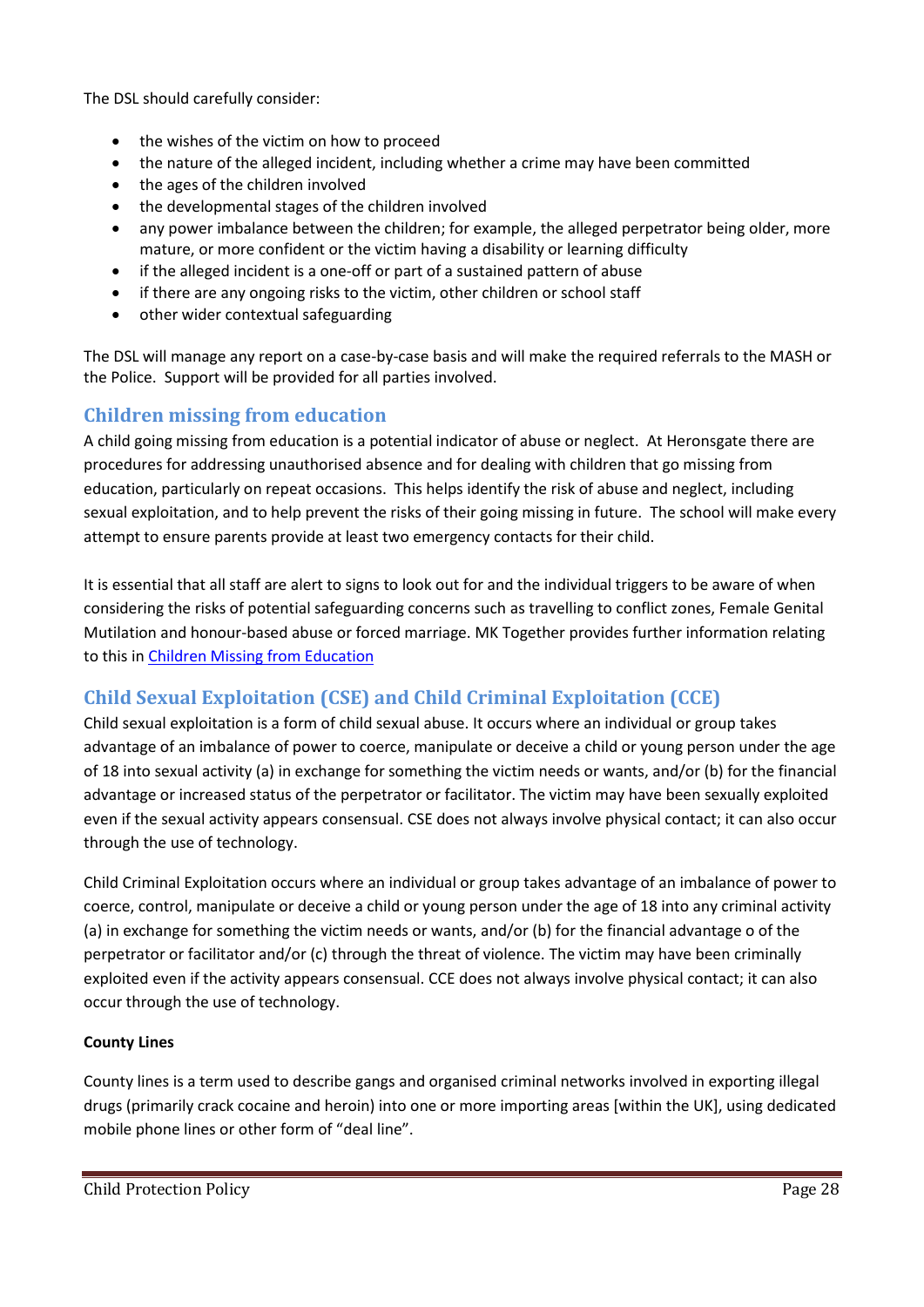Exploitation is an integral part of the county lines offending model with children and vulnerable adults exploited to move [and store] drugs and money. Offenders will often use coercion, intimidation, violence (including sexual violence) and weapons to ensure compliance of victims. Children can be targeted and recruited into county lines in a number of locations including schools, further and higher educational institutions, pupil referral units, special educational needs schools, children's homes and care homes. Children are often recruited to move drugs and money between locations and are known to be exposed to techniques such as 'plugging', where drugs are concealed internally to avoid detection. Children can easily become trapped by this type of exploitation as county lines gangs create drug debts and can threaten serious violence and kidnap towards victims (and their families) if they attempt to leave the county lines network.

One of the ways of identifying potential involvement in county lines are missing episodes (both from home and school), when the victim may have been trafficked for the purpose of transporting drugs and a referral to the National Referral Mechanism103 should be considered. If a child is suspected to be at risk of or involved in county lines, a safeguarding referral should be considered alongside consideration of availability of local services/third sector providers who offer support to victims of county lines exploitation.

Further information on the signs of a child's involvement in county lines is available i[n Home Office guidance](https://assets.publishing.service.gov.uk/government/uploads/system/uploads/attachment_data/file/863323/HOCountyLinesGuidance_-_Sept2018.pdf)

# <span id="page-28-0"></span>**Honour-based Abuse**

Honour-based abuse (HBA) encompasses crimes which have been committed to protect or defend the honour of the family and/or the community, including Female Genital Mutilation (FGM), forced marriage, and practices such as breast ironing. All forms of so called HBA are abuse (regardless of the motivation) and should be handled and escalated as such. All forms of so called HBA are abuse (regardless of the motivation) and should be handled and escalated as such. Where staff are concerned that a child might be at risk of HBA, they must contact the Designated Safeguarding Lead as a matter of urgency.

# <span id="page-28-1"></span>**FGM mandatory reporting duty**

Female genital mutilation refers to procedures that intentionally alter or cause injury to the female genital organs for non-medical reasons. The practice is illegal in the UK.

FGM typically takes place between birth and around 15 years old; however, it is believed that the majority of cases happen between the ages of 5 and 8.

Risk factors for FGM include:

- Low level of integration into UK society
- Mother or a sister who has undergone FGM
- Girls who are withdrawn from PSHE
- Visiting female elder from the country of origin
- Being taken on a long holiday to the country of origin
- Talk about a 'special' procedure to become a woman

FGM may be likely if there is a visiting female elder, there is talk of a special procedure or celebration to become a woman, or parents wish to take their daughter out-of-school to visit an 'at-risk' country (especially before the summer holidays), or parents who wish to withdraw their children from learning about FGM. Staff should not assume that FGM only happens outside the UK.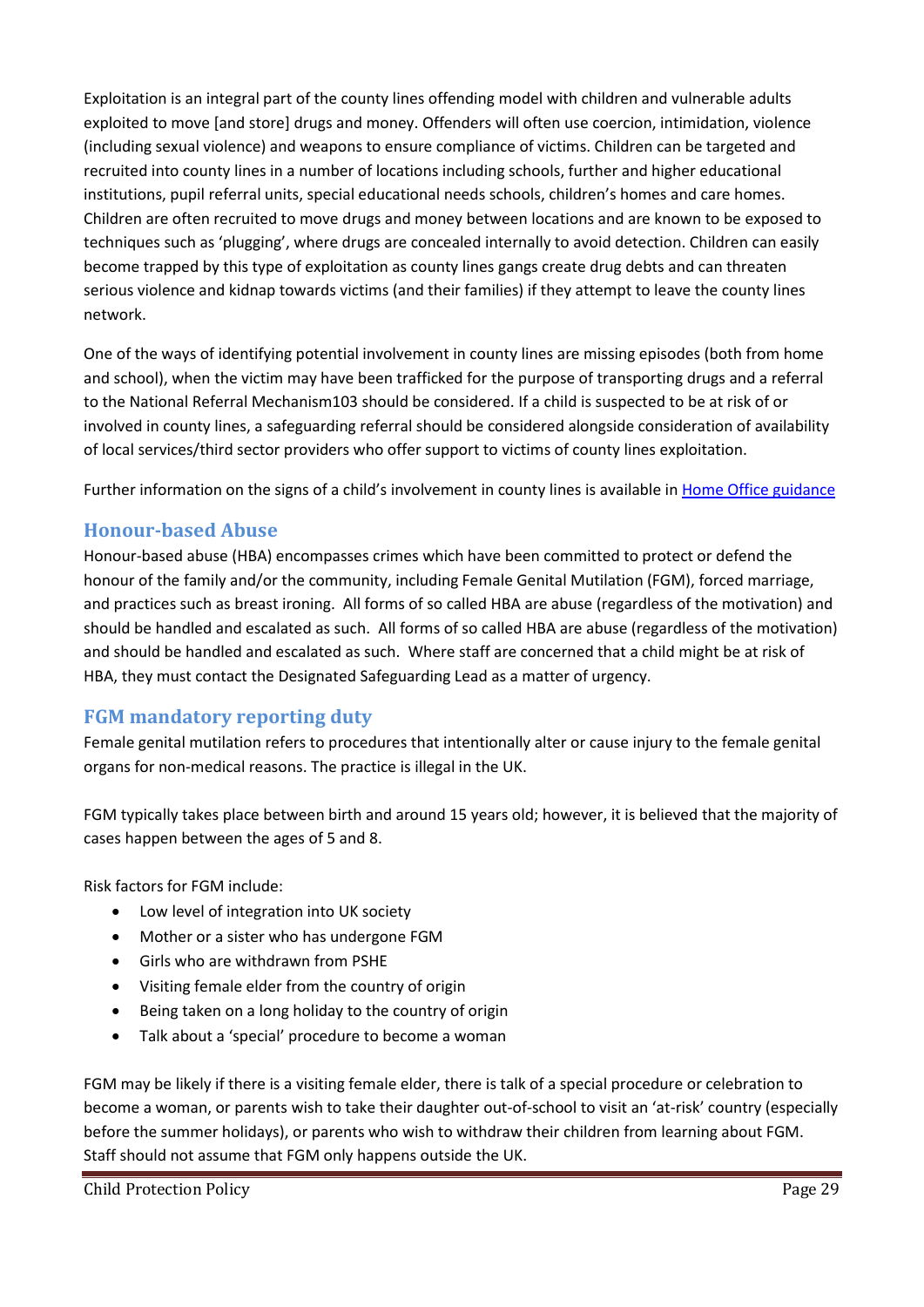Indications that FGM may have already taken place may include:

- Difficulty walking, sitting or standing and may even look uncomfortable
- Spending longer than normal in the bathroom or toilet due to difficulties urinating
- Spending long periods of time away from a classroom during the day with bladder or menstrual problems
- **•** Frequent urinary, menstrual or stomach problems
- Prolonged or repeated absences from school or college, especially with noticeable behaviour changes (e.g. withdrawal or depression) on the girl's return
- Reluctance to undergo normal medical examinations
- Confiding in a professional without being explicit about the problem due to embarrassment or fear
- Talking about pain or discomfort between her legs

Section 5B of the Female Genital Mutilation Act 2003 (as inserted by section 74 of the Serious Crime Act 2015) places a statutory duty upon teachers along with regulated health and social care professionals in England and Wales, to report to the police where they discover (either through disclosure by the victim or visual evidence) that FGM appears to have been carried out on a girl under 18. Those failing to report such cases will face disciplinary sanctions. It will be rare for teachers to see visual evidence, and they should not be examining students, but the same definition of what is meant by "to discover that an act of FGM appears to have been carried out" is used for all professionals to whom this mandatory reporting duty applies. Information on when and how to make a report can be found a[t Mandatory reporting of female genital](https://www.gov.uk/government/publications/mandatory-reporting-of-female-genital-mutilation-procedural-information)  [mutilation procedural](https://www.gov.uk/government/publications/mandatory-reporting-of-female-genital-mutilation-procedural-information) [information](https://www.gov.uk/government/publications/mandatory-reporting-of-female-genital-mutilation-procedural-information)

## **Teachers must personally report to the police cases where they discover that an act of FGM appears to have been carried out.**

Unless the teacher has a good reason not to, they should discuss any such case with the school's Designated Safeguarding Lead who will involve Children's Social Care as appropriate. The duty does not apply in relation to at risk or suspected cases (i.e. where the teacher does not discover that an act of FGM appears to have been carried out, either through disclosure by the victim or visual evidence) or where the woman is 18 or over. In these cases, teachers should follow school safeguarding procedures.

## <span id="page-29-0"></span>**Forced marriage**

Forcing a person into a marriage is a crime in England and Wales. A forced marriage is one entered into without the full and free consent of one or both parties and where violence, threats or any other form of coercion is used to cause a person to enter into a marriage. Threats can be physical or emotional and psychological. A lack of full and free consent can be where a person does not consent or where they cannot consent (if they have learning disabilities, for example). Nevertheless, some communities use religion and culture as a way to coerce a person into marriage. Schools can play an important role in safeguarding children from forced marriage. [MKSCP Forced Marriage guidance](http://mkscb.procedures.org.uk/ykpxq/assessing-need-and-providing-help/additional-practice-guidance/forced-marriage) 

# <span id="page-29-1"></span>**Preventing radicalisation**

Children are vulnerable to extremist ideology and radicalisation. Similar to protecting children from other forms of harms and abuse, protecting children from this risk is a part of a schools' safeguarding approach.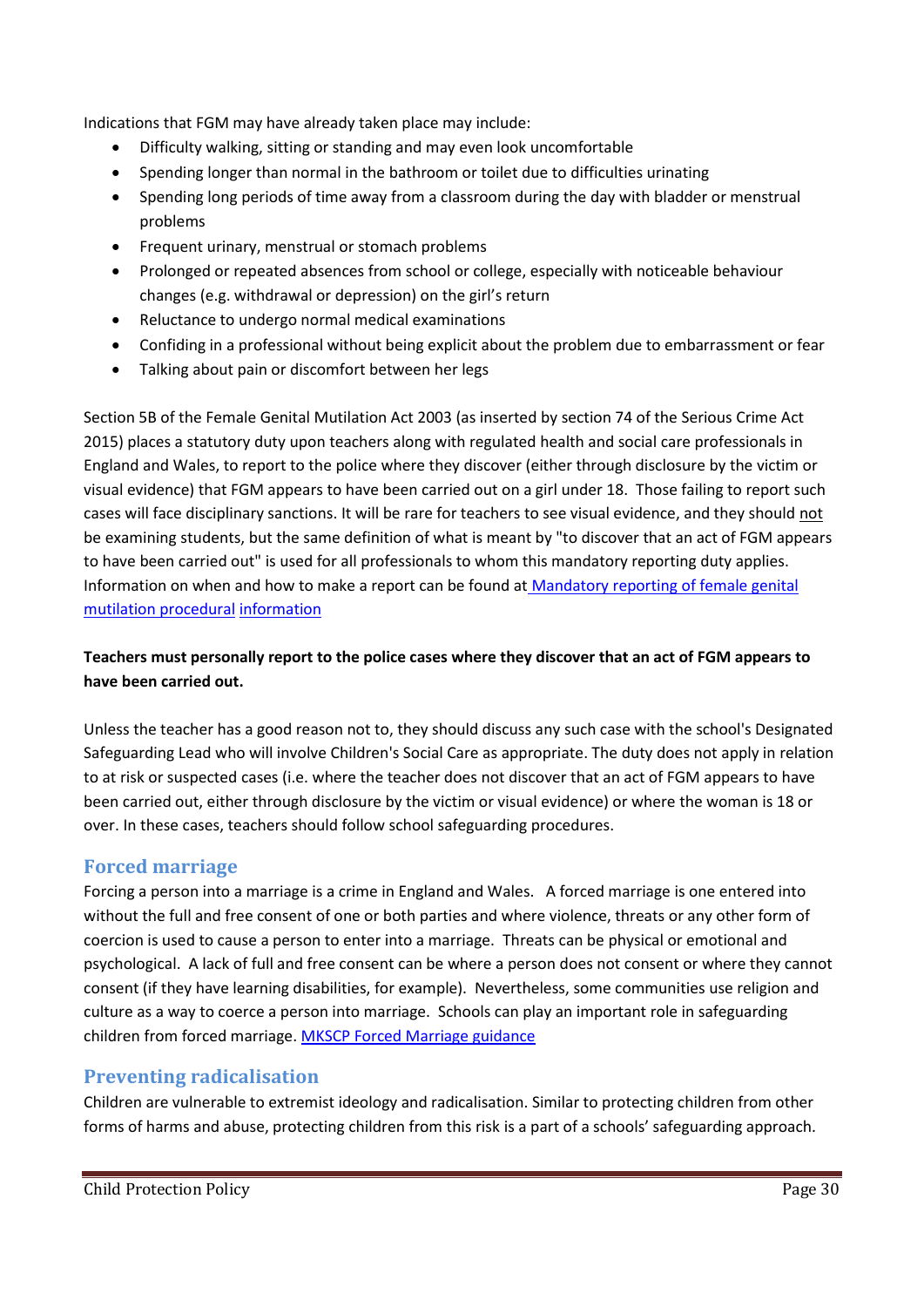**Extremism** is the vocal or active opposition to our fundamental values, including democracy, the rule of law, individual liberty and the mutual respect and tolerance of different faiths and beliefs. This also includes calling for the death of members of the armed forces.

**Radicalisation** refers to the process by which a person comes to support terrorism and extremist ideologies associated with terrorist groups.

Early indicators of extremism or radicalisation may include:

- Showing sympathy for extremist causes
- Glorifying violence, especially to other faiths or cultures
- Making remarks or comments about being at extremist events or rallies outside school
- Evidence of possessing illegal or extremist literature
- Advocating messages similar to illegal organisations or other extremist groups
- Out of character changes in dress, behaviour and peer relationships (but there are also very powerful narratives, programmes and networks that young people can come across online so involvement with particular groups may not be apparent.)
- Secretive behaviour
- Online searches or sharing extremist messages or social profiles
- Intolerance of difference, including faith, culture, gender, race or sexuality
- Graffiti, art work or writing that displays extremist themes
- Attempts to impose extremist views or practices on others
- Verbalising anti-Western or anti-British views
- Advocating violence towards others

**Terrorism** is an action that endangers or causes serious violence to a person/people; causes serious damage to property; or seriously interferes or disrupts an electronic system. The use or threat must be designed to influence the government or to intimidate the public and is made for the purpose of advancing a political, religious or ideological cause.

There is no single way of identifying whether a child is likely to be susceptible to an extremist ideology. Background factors combined with specific influences such as family and friends may contribute to a child's vulnerability. Similarly, radicalisation can occur through many different methods (social media/internet) and settings. However, it is possible to protect vulnerable people from extremist ideology and intervene to prevent those at risk being radicalised. As with other safeguarding risks, staff should be alert to changes in children's behaviour, which could indicate that they may be in need of help or protection. Staff should use their judgement in identifying children who might be at risk of radicalisation and act proportionately which may include the designated safeguarding lead (or deputy) making a Prevent referral.

## <span id="page-30-0"></span>**Prevent**

From 1 July 2015 specified authorities, including all schools are subject to a duty under section 26 of the Counter-Terrorism and Security Act 2015 to have "due regard to the need to prevent people from being drawn into terrorism". This duty is known as the Prevent duty.

The statutor[y Revised Prevent duty guidance: for England and Wales \(](https://www.gov.uk/government/publications/prevent-duty-guidance)for schools) summarises the requirements on schools in terms of four general themes: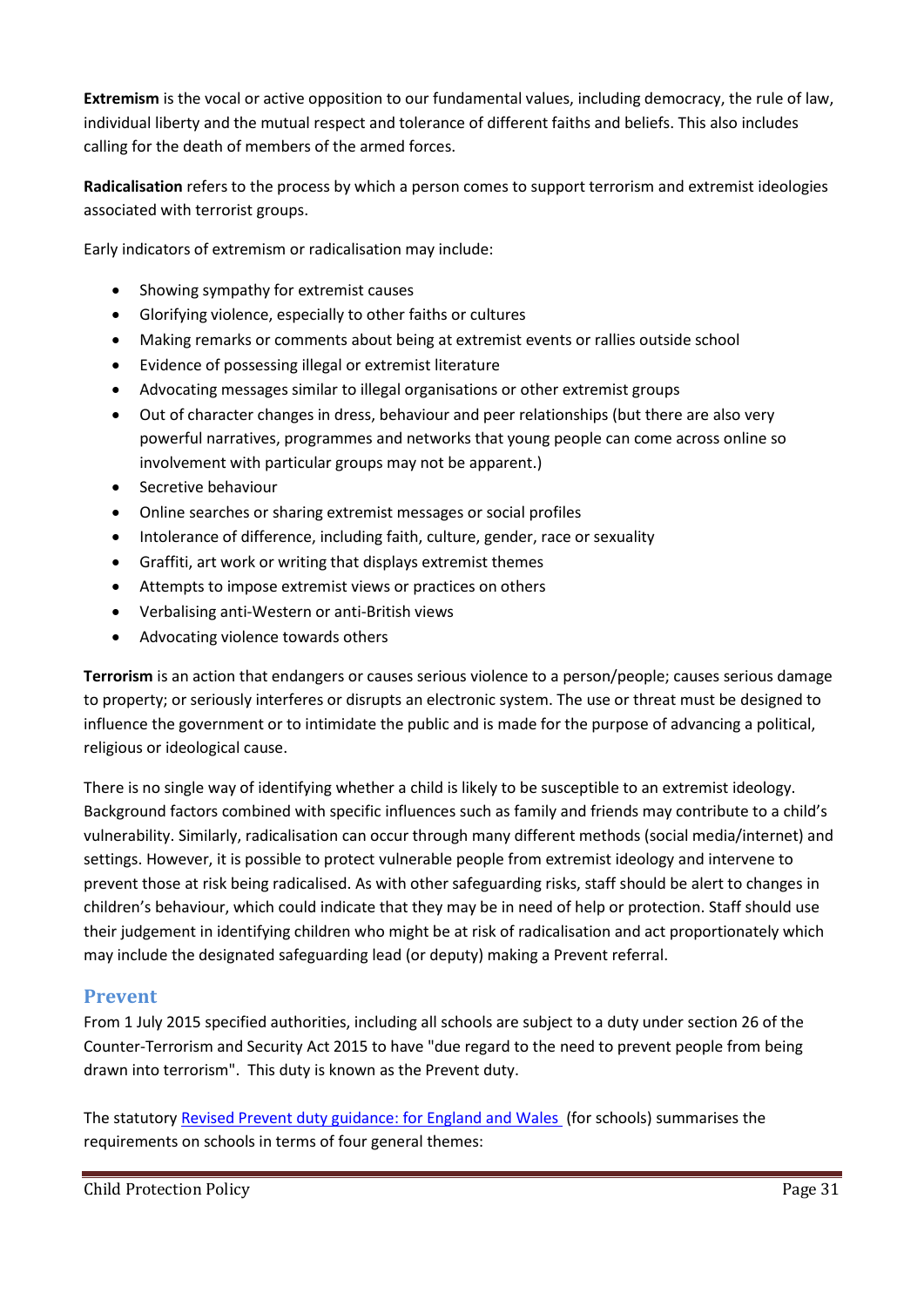- Schools are expected to assess the risk of children being drawn into terrorism, including support for extremist ideas that are part of terrorist ideology. This means being able to demonstrate both a general understanding of the risks affecting children and young people in the area and a specific understanding of how to identify individual children who may be at risk of radicalisation and what to do to support them. Schools should have clear procedures in place for protecting children at risk of radicalisation. These procedures may be set out in existing safeguarding policies. It is not necessary for schools to have distinct policies on implementing the Prevent duty
- Prevent duty builds on existing local partnership arrangements. For example, governing bodies and proprietors of all schools should ensure that their safeguarding arrangements take into account the policies and procedures of the Local Safeguarding Children Board. Effective engagement with parents *I* the family should also be considered as they are in a key position to spot signs of radicalisation. It is important to assist and advise families who raise concerns and be able to point them to the right support mechanisms. Schools should also discuss any concerns in relation to possible radicalisation with a child's parents in line with the individual school's safeguarding policies and procedures unless they have specific reason to believe that to do so would put the child at risk
- Prevent guidance refers to the importance of Prevent awareness training to equip staff to identify children at risk of being drawn into terrorism and to challenge extremist ideas. Individual schools are best placed to assess the training needs of staff in the light of their assessment of the risk to pupils at the school of being drawn into terrorism. As a minimum, however, schools should ensure that the designated safeguarding lead undertakes Prevent awareness training and is able to provide advice and support to staff on protecting children from the risk of radicalisation
- Schools must ensure that children are safe from terrorist and extremist material when accessing the internet in schools

## <span id="page-31-0"></span>**Channel**

Staff should understand when it is appropriate to make a referral to the Channel programme. Channel is a programme which focuses on providing support at an early stage to people who are identified as being vulnerable to being drawn into terrorism. It provides a mechanism for schools to make referrals if they are concerned that an individual might be vulnerable to radicalisation. An individual's engagement with the programme is entirely voluntary at all stages. In addition to information sharing, if a staff member makes a referral to Channel, they may be asked to attend a Channel panel to discuss the individual referred to determine whether support is required. Channel panels are chaired by the local authority and include the police for the relevant local authority area. Following a referral the panel will assess the extent to which identified individuals are vulnerable to being drawn into terrorism, and, where considered appropriate and necessary consent is obtained, arrange for support to be provided to those individuals.

## <span id="page-31-1"></span>**Domestic abuse**

In April 2021, th[e Domestic Abuse Act \(2021\)](https://www.legislation.gov.uk/ukpga/2021/17/part/1/enacted) received Royal Assent and introduced a statutory definition.

The Domestic Abuse Act 2021 (Part 1) defines domestic abuse as any of the following behaviours, either as a pattern of behaviour, or as a single incident, between two people over the age of 16, who are 'personally connected' to each other:

- Physical or sexual abuse
- Violent or threatening behaviour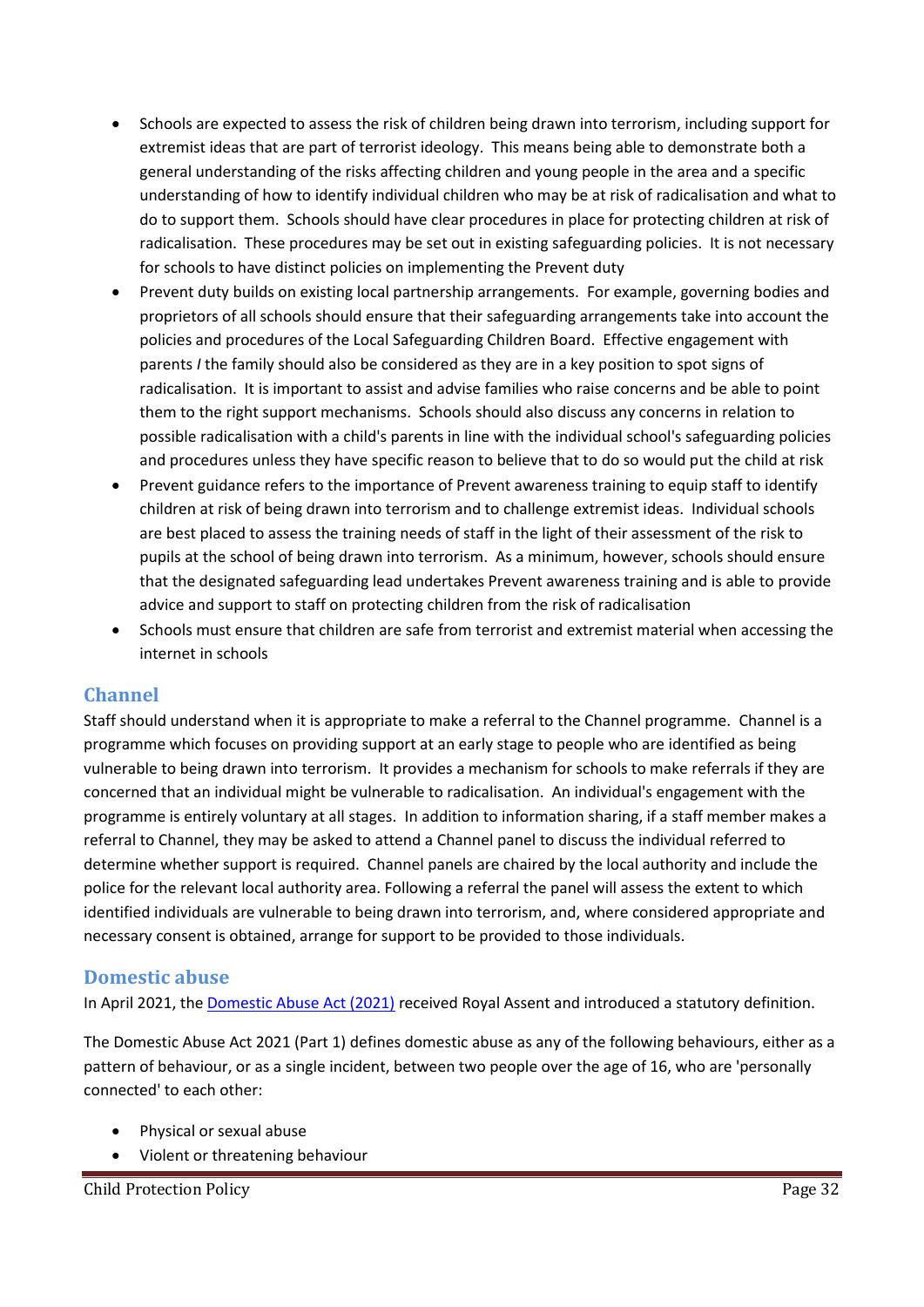- Controlling or coercive behaviour
- Economic abuse (adverse effect of the victim to acquire, use or maintain money or other property; or obtain goods or services)
- Psychological, emotional or other abuse.

People are 'personally connected' when they are, or have been married to each other or civil partners; or have agreed to marry or become civil partners. If the two people have been in an intimate relationship with each other, have shared parental responsibility for the same child, or they are relatives.

The definition of Domestic Abuse applies to children if they see or hear, or experience the effects of, the abuse; and they are related to the abusive person.

Types of domestic abuse include intimate partner violence, abuse by family members, teenage relationship abuse and child/adolescent to parent violence and abuse. Anyone can be a victim of domestic abuse, regardless of sexual identity, age, ethnicity, socio-economic status, sexuality or background and domestic abuse can take place inside or outside of the home.

#### **Operation Encompass**

[Operation Encompass](https://www.operationencompass.org/) operates in the majority of police forces across England. It helps police and schools work together to provide emotional and practical help to children. The system ensures that when police are called to an incident of domestic abuse, where there are children in the household who have experienced the domestic incident, the police will inform the key adult (usually the designated safeguarding lead) in school before the child or children arrive at school the following day. This ensures that the school has up to date relevant information about the child's circumstances and can enable support to be given to the child according to their needs. Heronsgate receives information from Operation Encompass. The National Domestic Abuse helpline (0808 2000 247) can be called free of charge and in confidence.

## <span id="page-32-0"></span>**Homelessness**

Being homeless or being at risk of becoming homeless presents a real risk to a child's welfare. The DSL and DDSLs should be aware of contact details and referral routes in to the Local Housing Authority so they can raise/progress concerns at the earliest opportunity. Indicators that a family may be at risk of homelessness include household debt, rent arrears, domestic abuse and anti-social behaviour, as well as the family being asked to leave a property. Whilst referrals and or discussion with the Local Housing Authority should be progressed as appropriate, this does not, and should not, replace a referral into children's social care where a child has been harmed or is at risk of harm.

# <span id="page-32-1"></span>**14. Cross reference to other school policies**

Heronsgate recognises that a number of other school policies and procedures form part of the wider Safeguarding and Child Welfare agenda and therefore this Child Protection Policy should be read in conjunction with other relevant school policies and documents.

# <span id="page-32-2"></span>**15. Policy review**

The governing body is responsible for reviewing this policy annually and ensuring that it is compliant with current legislation and good practice. Also for ensuring that the school maintains an up to date list of key